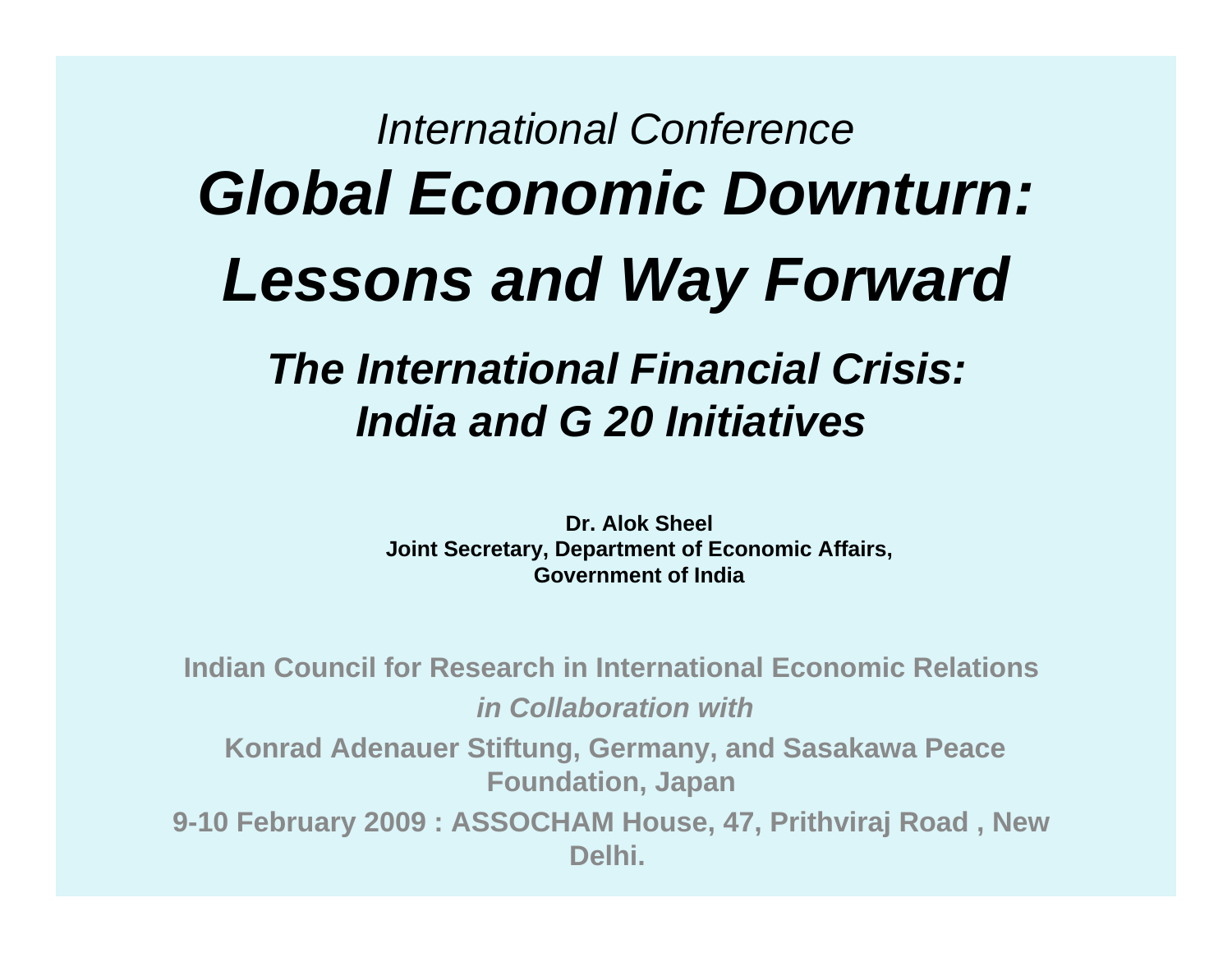### **The Current Crisis**

- By common consensus the global economy passing through perhaps the most difficult and uncertain times **since the Great Depression** of the 1930s. More severe than the global oil shock of the 1970s.
- Unlike the Latin American Debt Crisis, the Japanese Real estate bust, and the East Asian Currency Crisis, the current crisis is both **deep** and **global**.
- The crisis is proof that no economy is decoupled from developments in the US, which is arguably *THE* systemically critical economy.
- Prognosis: comparative research indicates that crises originating in the real estate and banking sectors tend to be both **severe** and **protracted**.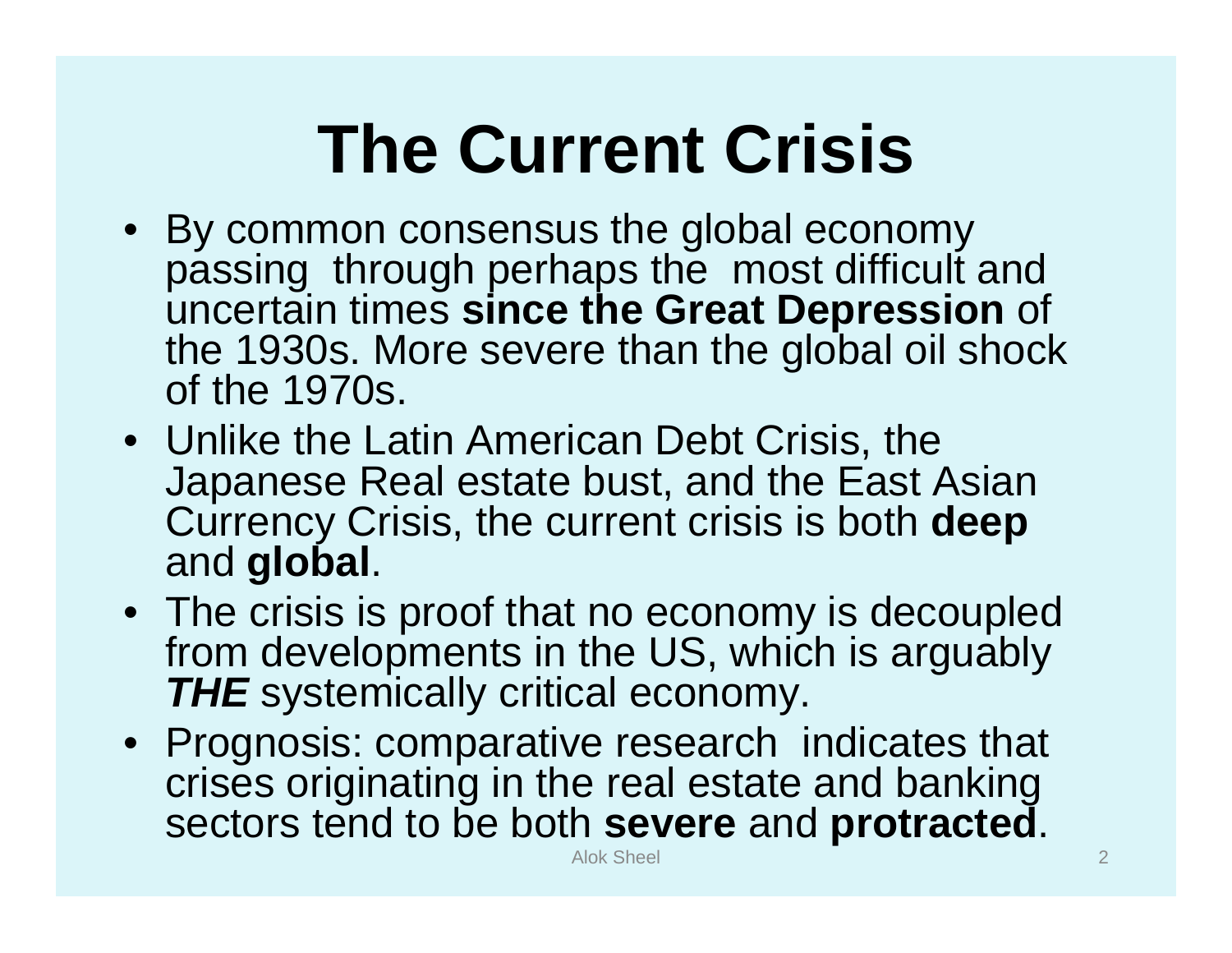### **Roots of the Crisis**

- Rising defaults in the **sub prime segment** of the US housing market
- Ordinarily these defaults **should have been easily absorbed** since the sub prime segment was relatively small
- Sub prime defaults however ignited an **explosive powder keg of Imbalances, Innovations and Ineptitude** to escalate a global crisis of unprecedented proportions.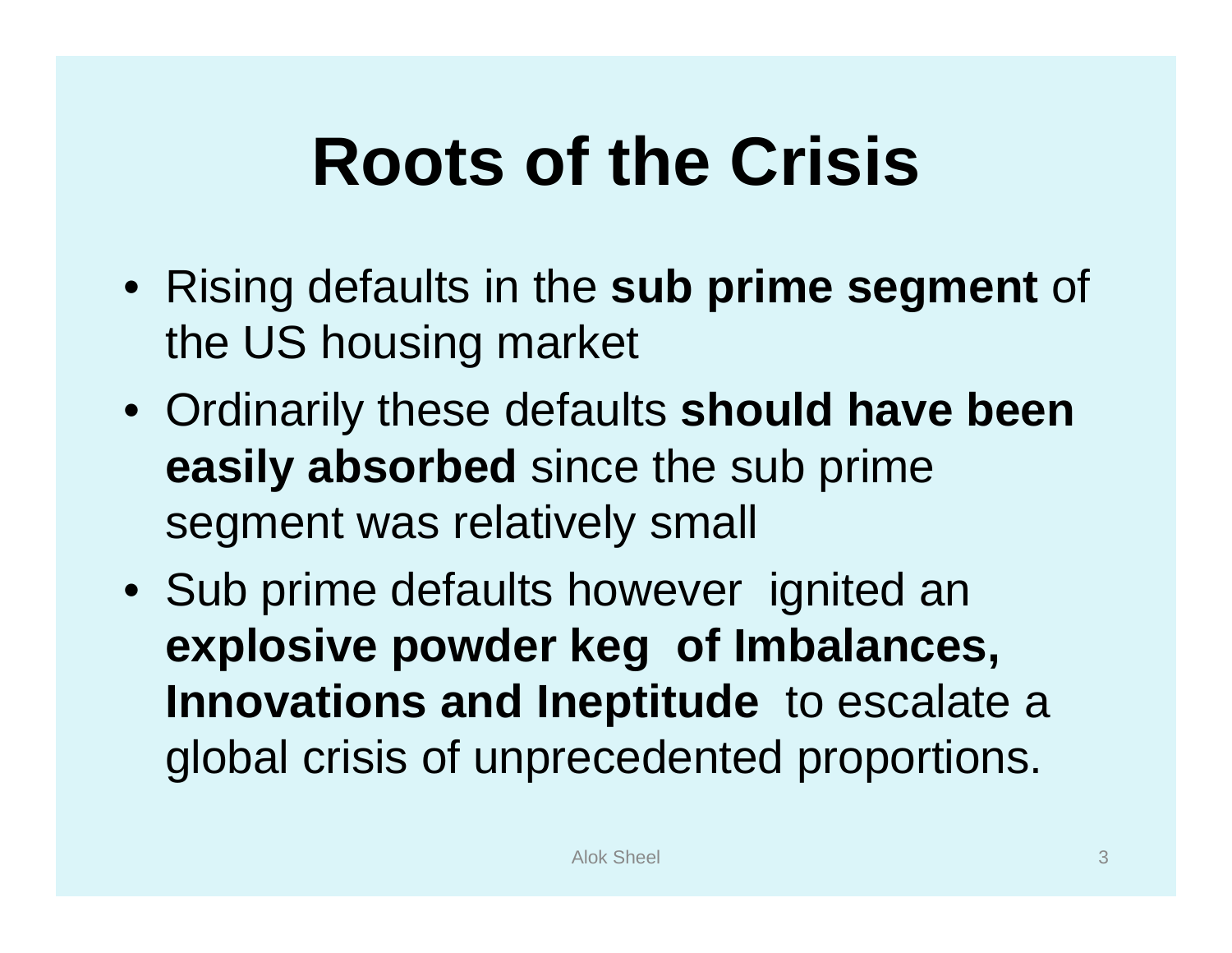# **The Macro-economic**

### **Backdrop**

- **Imbalances:** Excessive global liquidity deriving from global imbalances inflated asset bubbles, drove interest rates down and encouraged excessive leveraging & risk taking.
- **Ineptitude:** Loose monetary policy in the US disregarded the 'Taylor Rule' and focussed almost exclusively on consumer prices while disregarding asset price bubbles through overleveraging in the relatively unregulated 'shadow banking' system.
- **Innovation:** Financial deregulation in the United States lowered oversight of declining credit standards, including proliferation of brash innovative originate-anddistribute "securitized", and especially "structured" financial instruments, such as "collateralized Debt Obligations" (CDOs).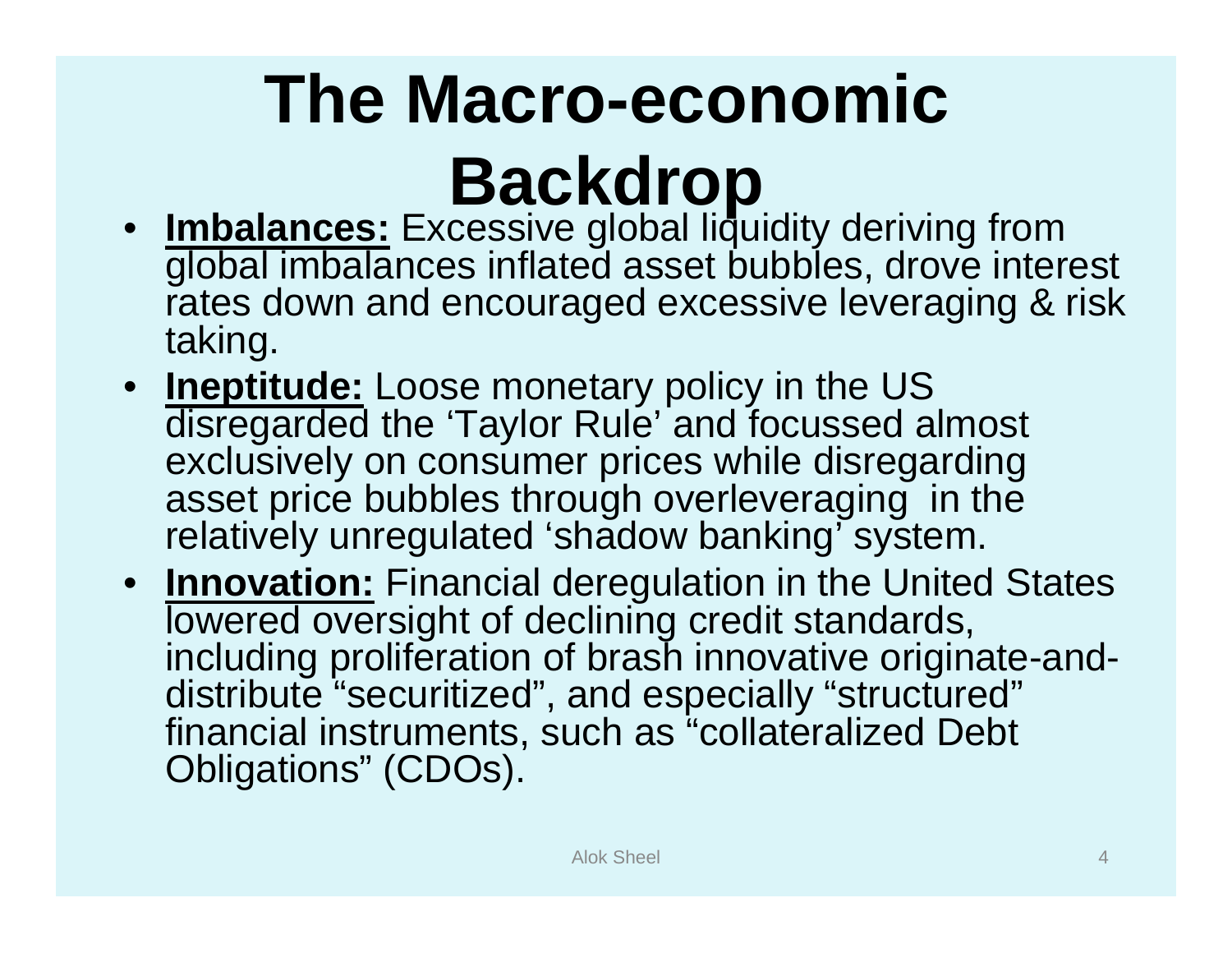### **Initial Impact of the Credit Crunch**

- In the **early stages it was unclear** as to what the impact of the US sub prime financial crisis would be on the real economy.
- There was a **flight to quality to emerging markets** like China and India: unprecedented bull run in stock markets and currency appreciation: the seductive decoupling argument, with China and India rushing to rescue the global economy.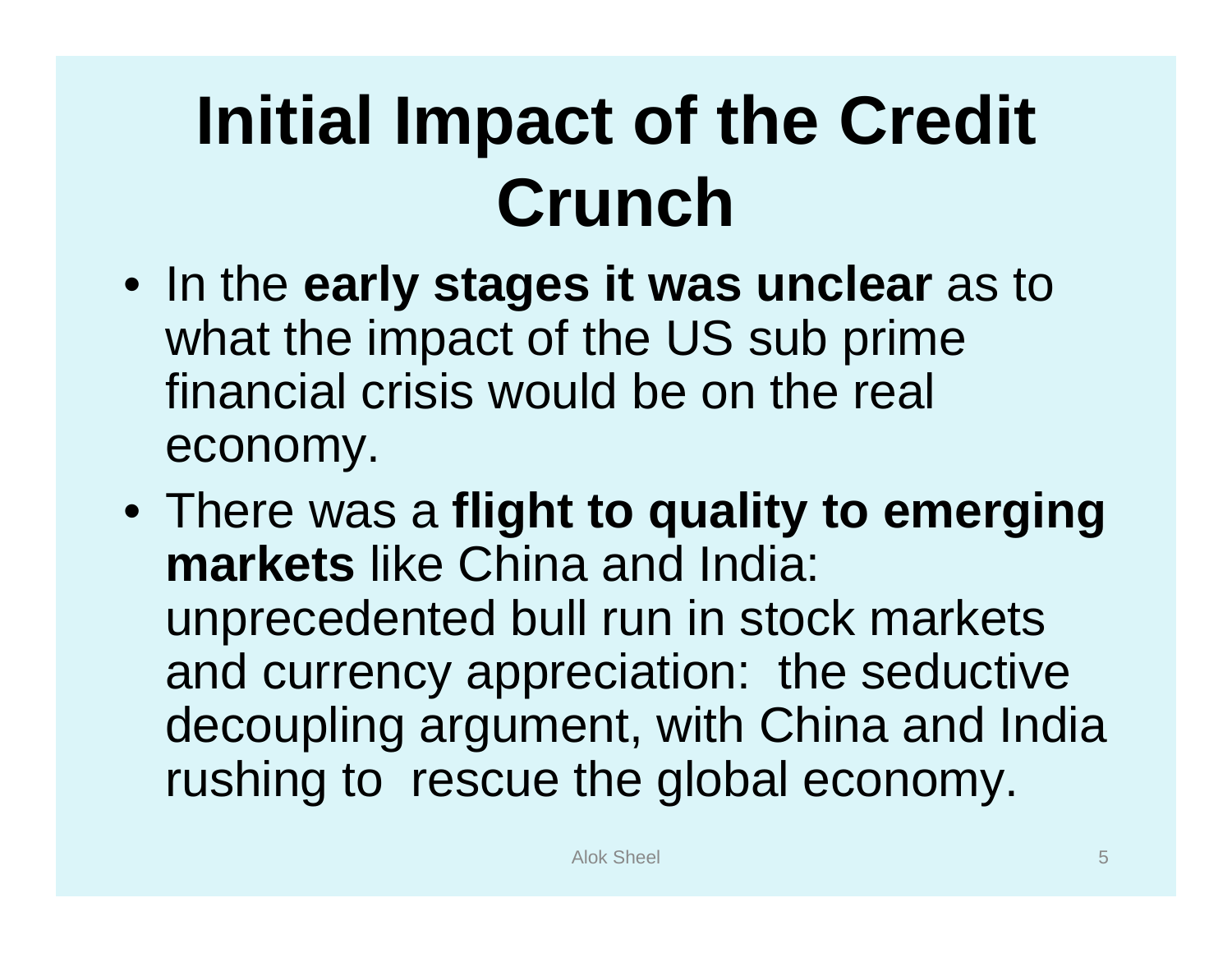# **Second stage of Deleveraging**

- Deleveraging adversely and sharply impacts both **demand and growth**.
- A realization how **coupled** we all are.
- While financial markets remain robust in several **emerging economies**, including India, trade and investment channels of transmission having **devastating effect**.
- Investment, industrial production, employment, exports are all downbeat.
- Sharp fall in prices stoke fears of **deflation**.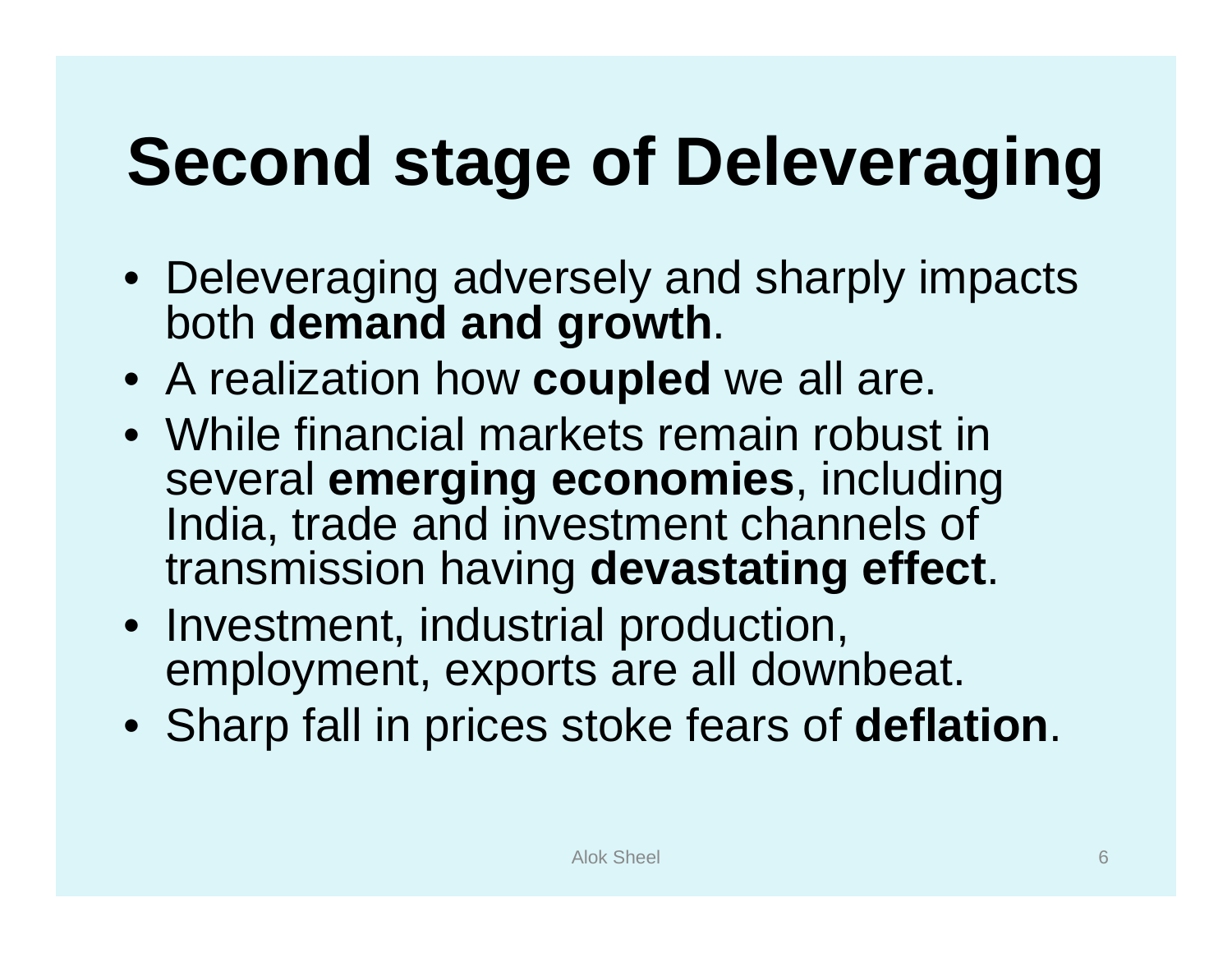### **Sensex and Capital Flows**

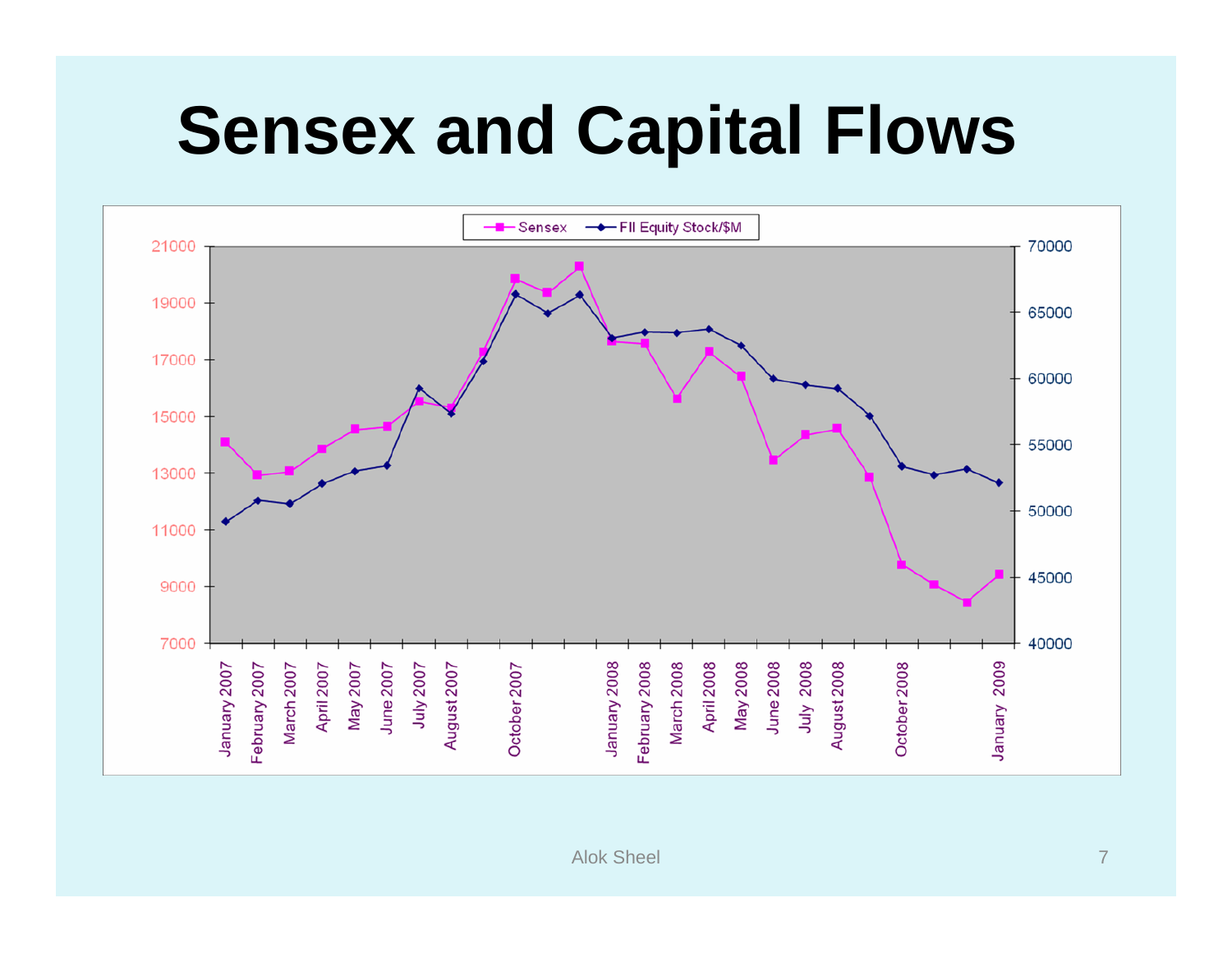### **Indian Rupee**

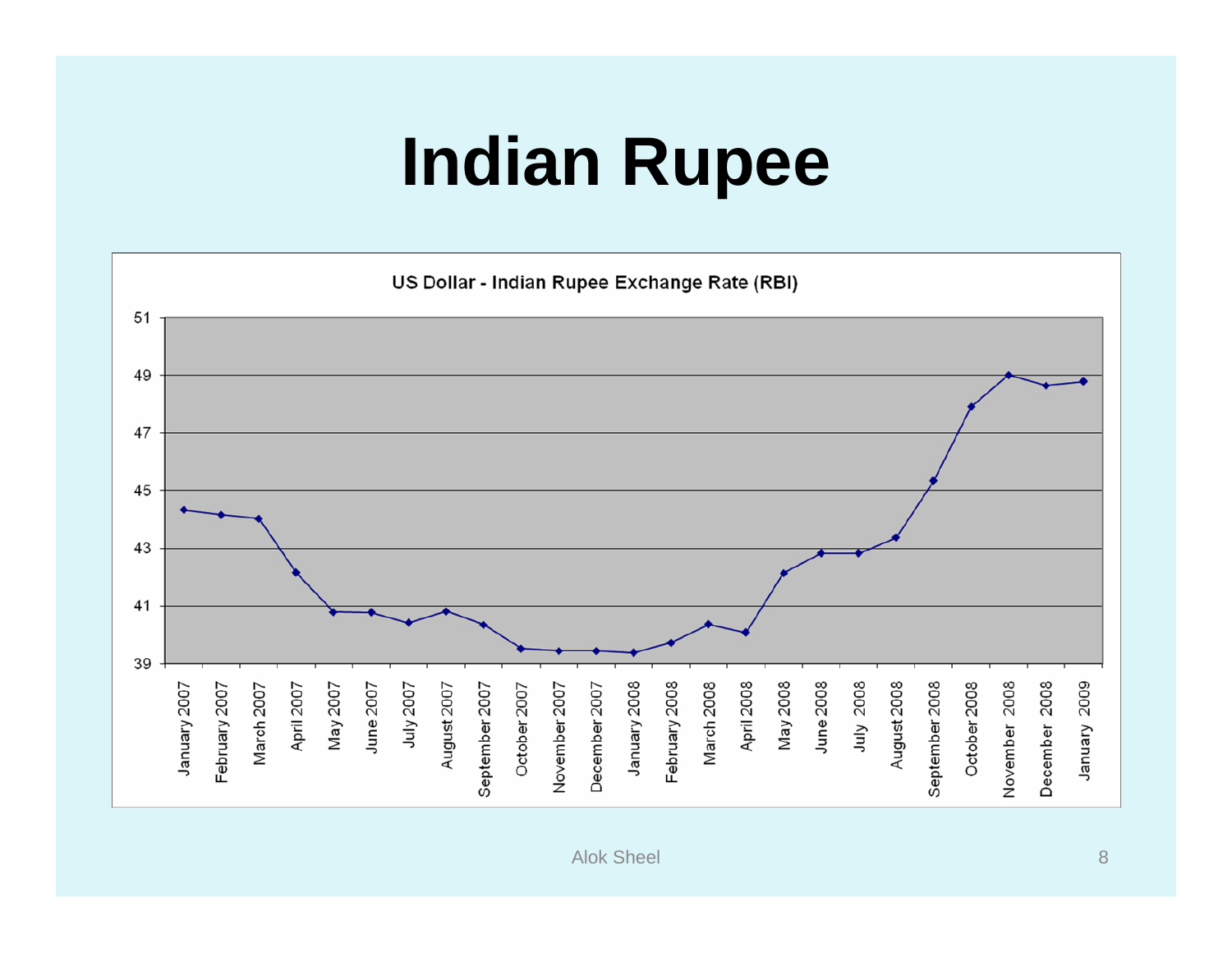### **Policy Response**

- Policy response to stabilize the financial sector and the economy so far largely based on **lessons derived from the Great Depression:** Ben Bernanke, Chairman of US Fed, an authority on the Great Depression.
- Focus on:
	- **Monetary loosening** : US Fed had aggravated the Great Depression by tightening monetary policy as liquidity was drying up.
	- – **Fiscal expansion**: parallels with Roosevelt's *New Deal*
	- **Trade openness**: protectionist pressures unleashed by the Smoot-Hawley Tariffs aggravated the Great **Depression.** Alok Sheel 9 and Sheel 9 and Sheel 9 and Sheel 9 and Sheel 9 and Sheel 9 and Sheel 9 and Sheel 9 and Sheel 9 and Sheel 9 and Sheel 9 and Sheel 9 and Sheel 9 and Sheel 9 and Sheel 9 and Sheel 9 and Sheel 9 and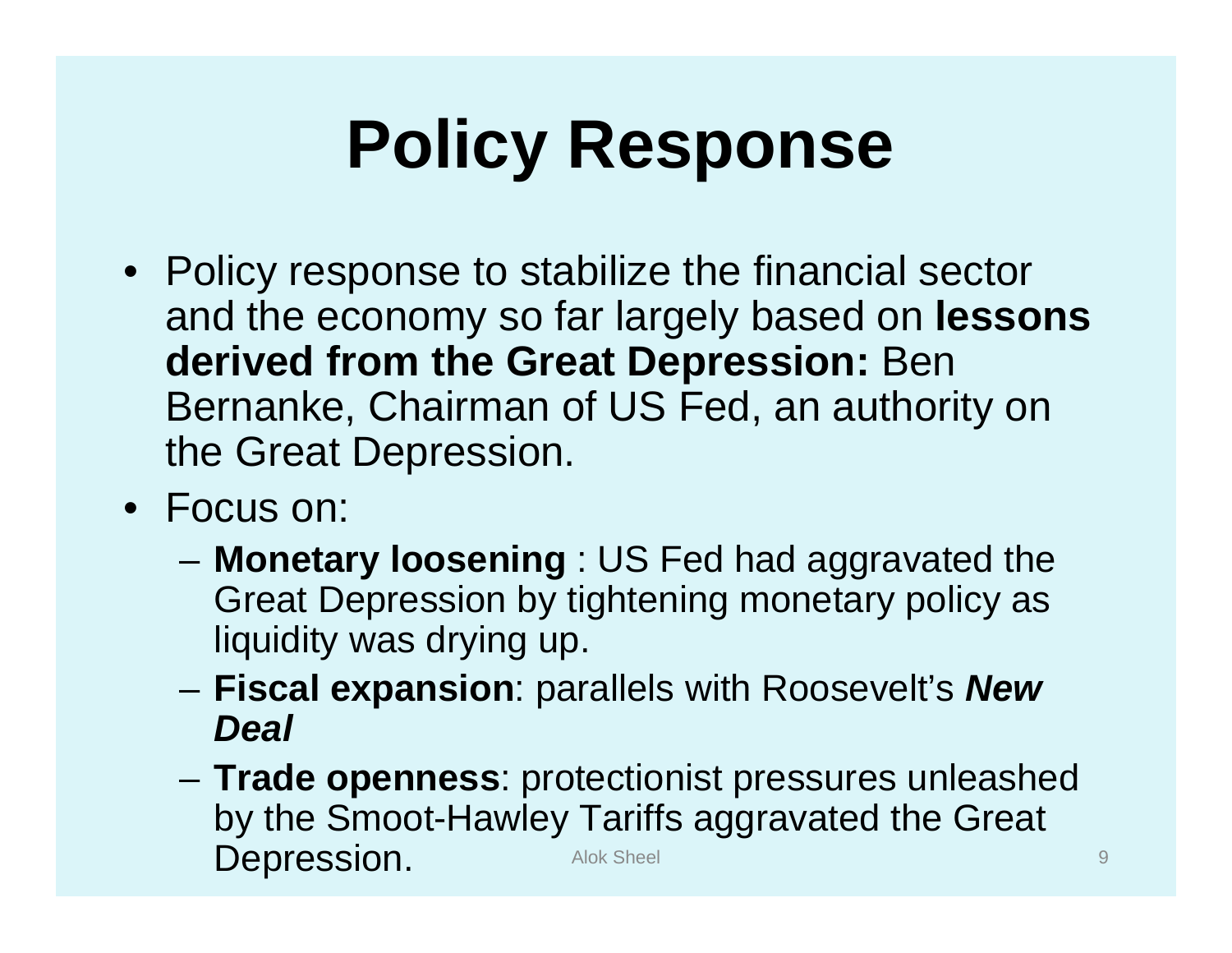# **Monetary Policy**

- **Easing liquidity** caused by credit crunch
- Stimulating demand and investment
- Policy Actions:
- US Fed made successive unprecedented cuts in Fed Funds Rate from from 5.25% in September 2007 to 0-0.25% on December 16, 2008.
- Bank of England lowered the Base Rate from 5% in October 2008 to 1 % on February 5, 2008, the lowest in its 315 year history.
- The ECB, more focussed on inflationary expectations, slower off the blocks, lowering its key fixed rate from 4.25% in October 2008 to 2% on January 21, 2009.
- All three have also directly injected liquidity into money markets.
- Central Banks across the world have followed suit.
- • **Liquidity trap?** Monetary policy losing traction in developed markets because dispersal of toxic assets has heightened counterparty risks.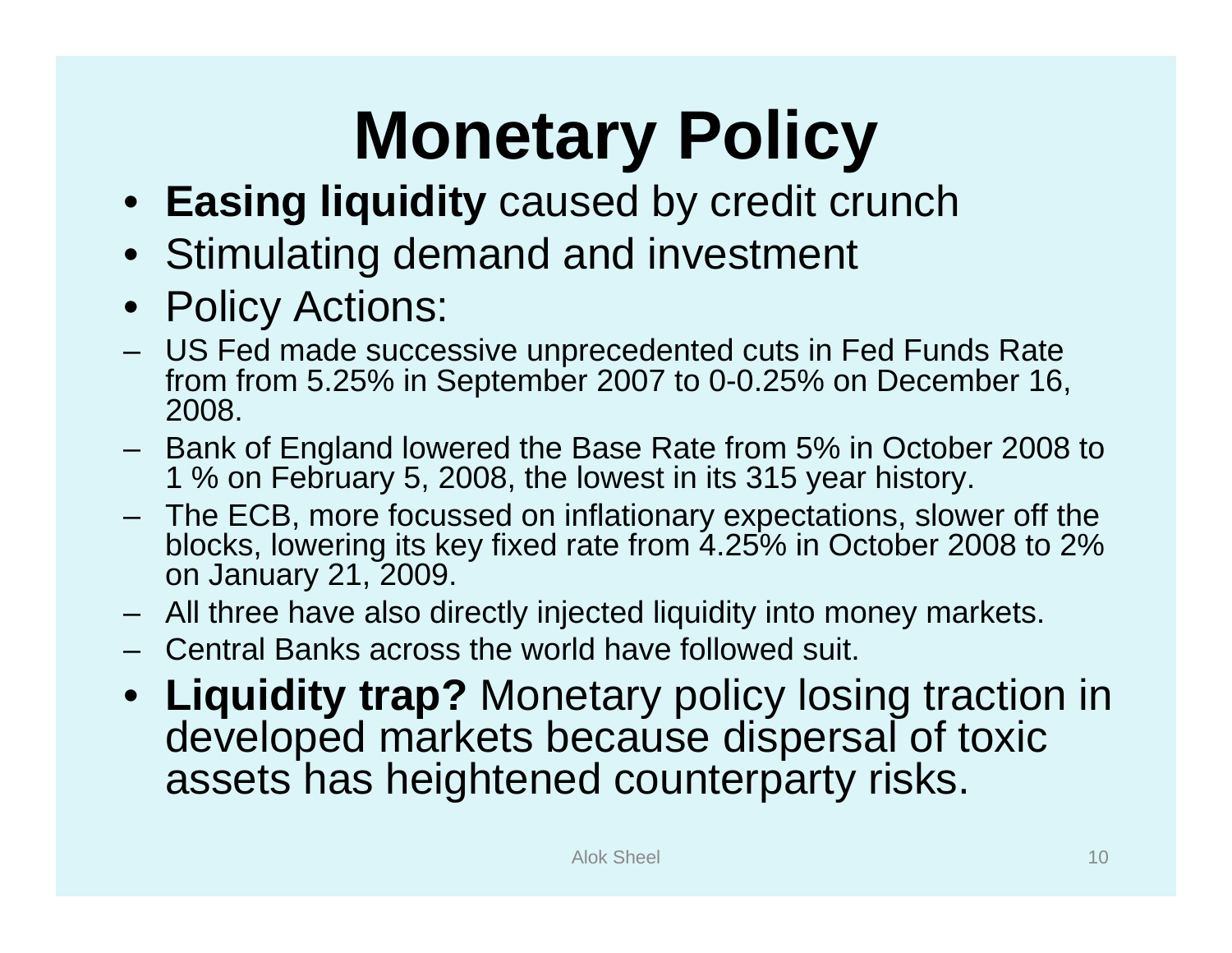### **Fiscal Policy**

- To **recapitalize banks** that have suffered extensive losses and asset write-downs.
- Make up for the sharp **fall in private demand**
- Policy Actions: IMF expects stimulus of 1.5% of global GDP
	- US & China: 6% of GDP
	- •Japan and Canada: 2% of GDP
	- Germany: 2.4% of GDP
- Some countries have less **fiscal space** and capacity to borrow.
- Sharp differences over the **multiplier impact** of government spending.
- **Potential clash** between monetary and fiscal policies.
- $\bullet$ Fiscal impact of **revenue decline** likely exceed that of stimulus.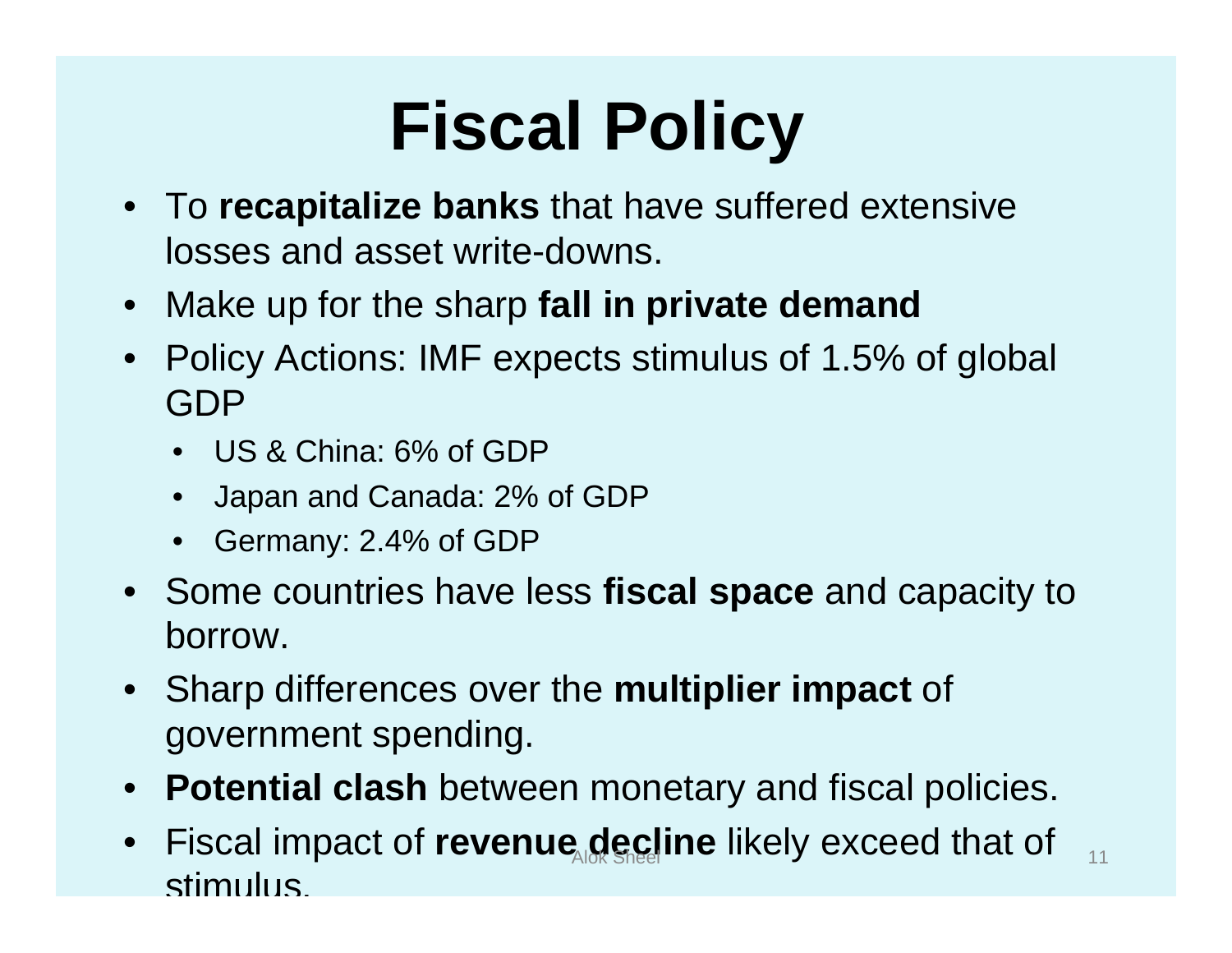### **Trade Policy**

- Isolated, **minor protectionist moves** by several countries, but according to WTO protectionist pressures have by and large been resisted so far.
- **Pressures are mounting** because of sharp rise in unemployment and leakage of fiscal stimulus abroad through trade and investment linkages.
- In contradistinction to the Great Depression, **manufacturing chains are now global**, so structurally difficult to close economies.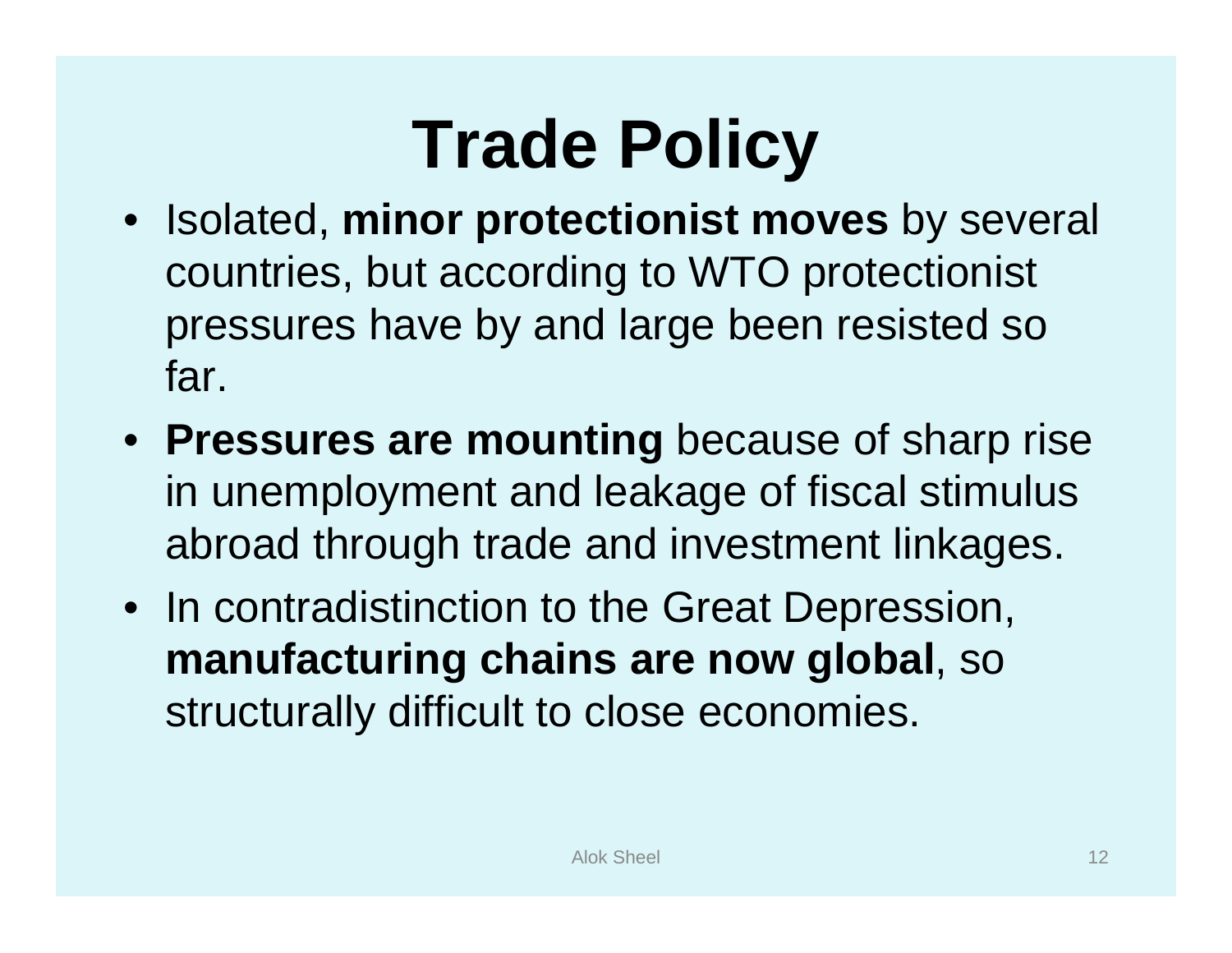# **Steps Taken by India**

### • Monetary

- benchmark overnight **lending rate** cut by 350 basis points from 9% to 5.5% between July 29, 2008 and January 2, 2009.
- – **Liquidity injection of about 8%** of the GDP through lowering bank cash reserve requirements and special refinance facilities.

### • Fiscal

– net additional expenditure upwards of \$ 30 billion (Rs. 150320 crore) through supplementary parliamentary grants, or **about 3% of GDP, apart from tax breaks.**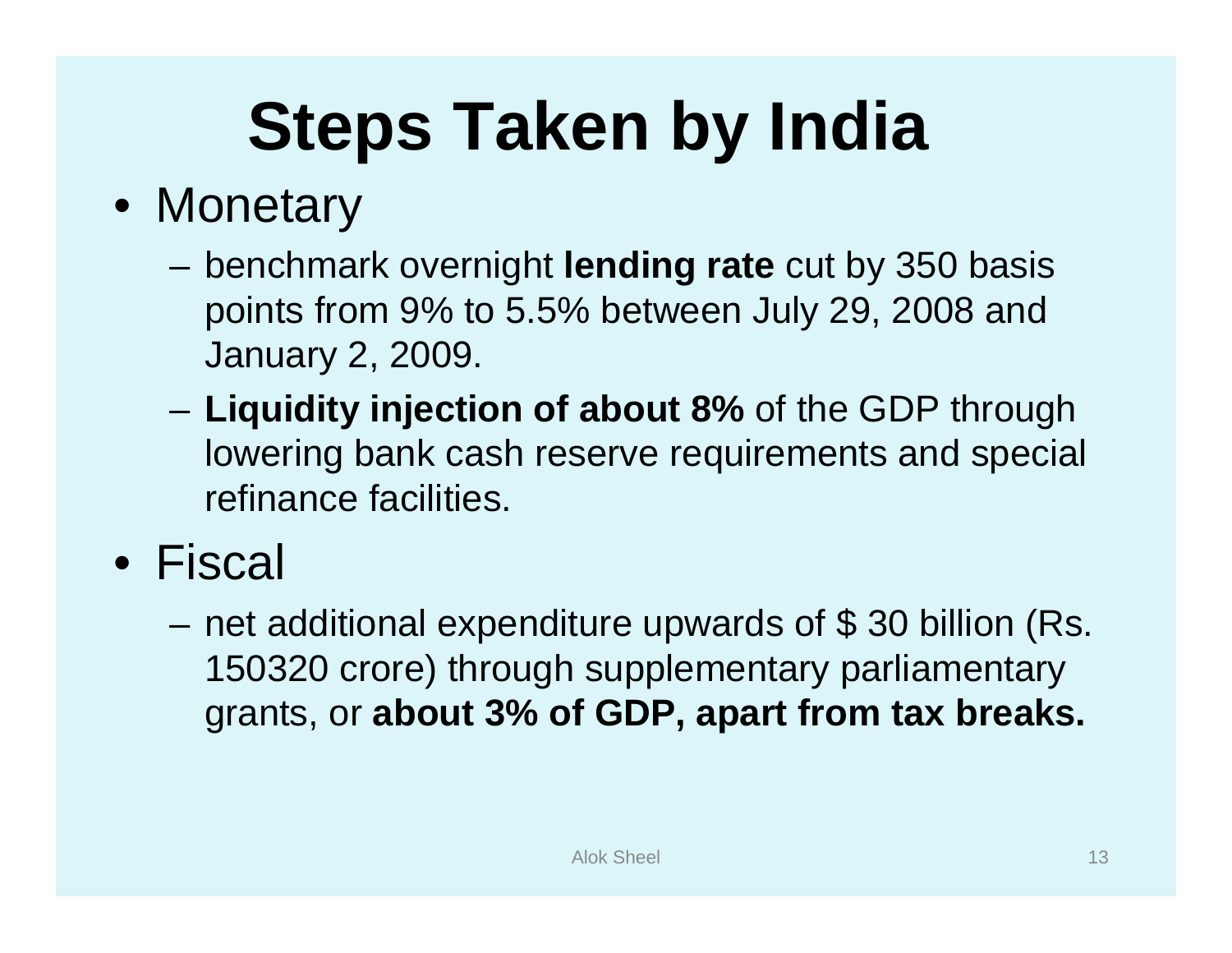# **Impact of Policy Actions**

- **Housing prices** continue to slide
	- Case Shiller US House Price Index
- **Credit crunch** continues
	- –TED spreads
- Estimates of **toxic assets** continue to rise (IMF and Nouriel Roubini)
	- –ABX prices in freefall
- **Real economy** not stabilizing
	- –January 28 IMF Projections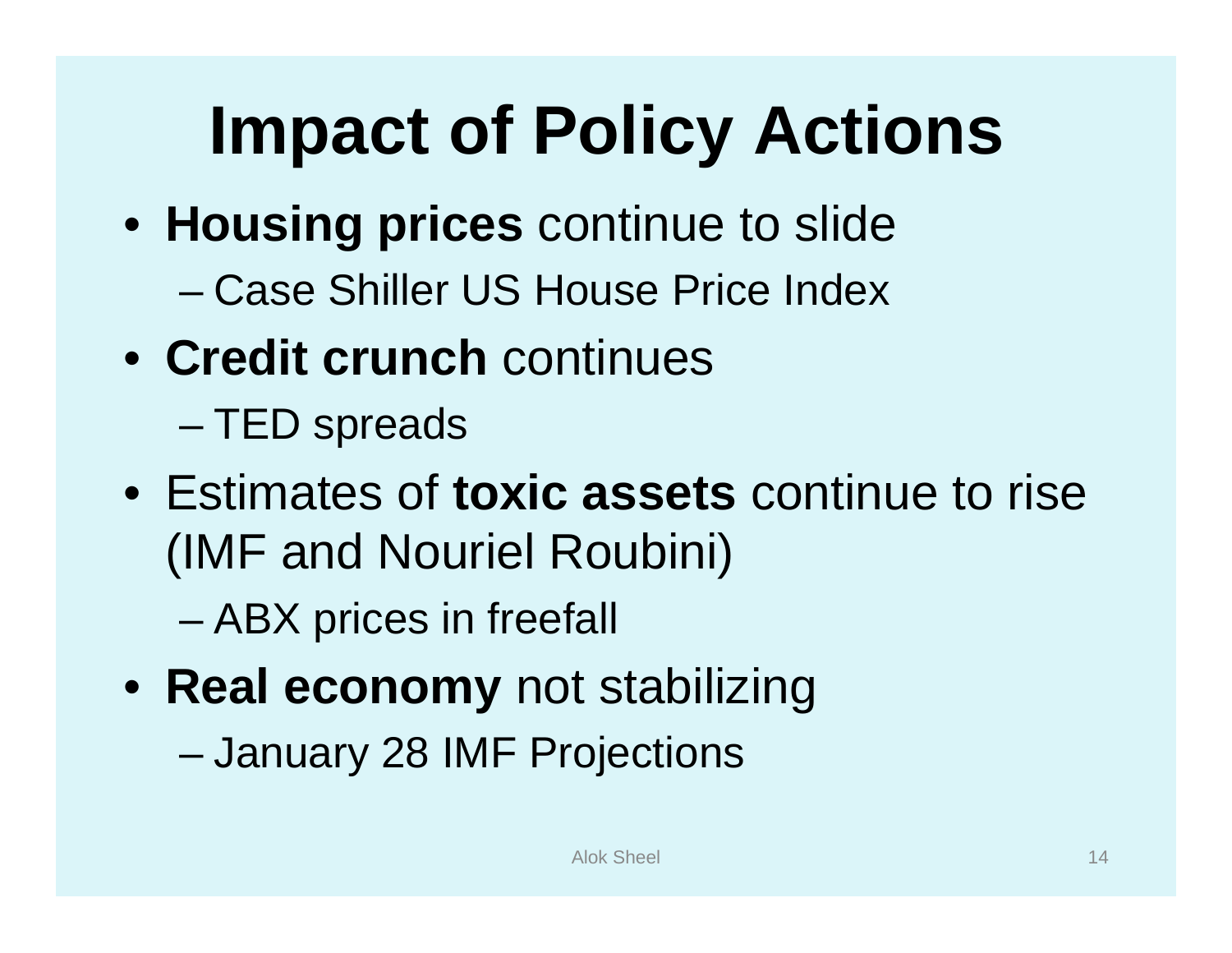### **S&P Case Shiller Seasonally Adjusted (Composite 10) House Price Index**

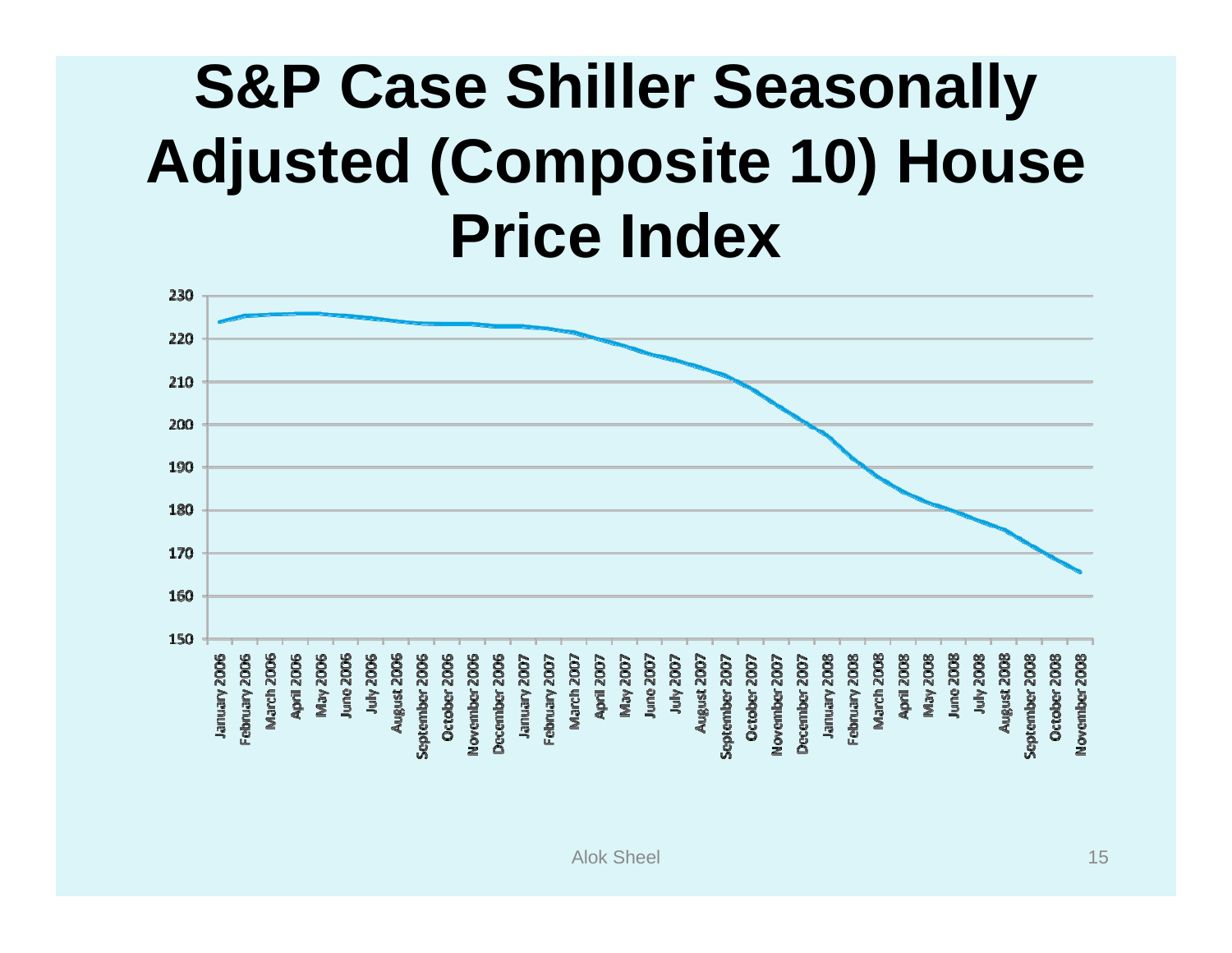### **Credit Crunch Canary**

TED Spreads (Bloomberg.com)

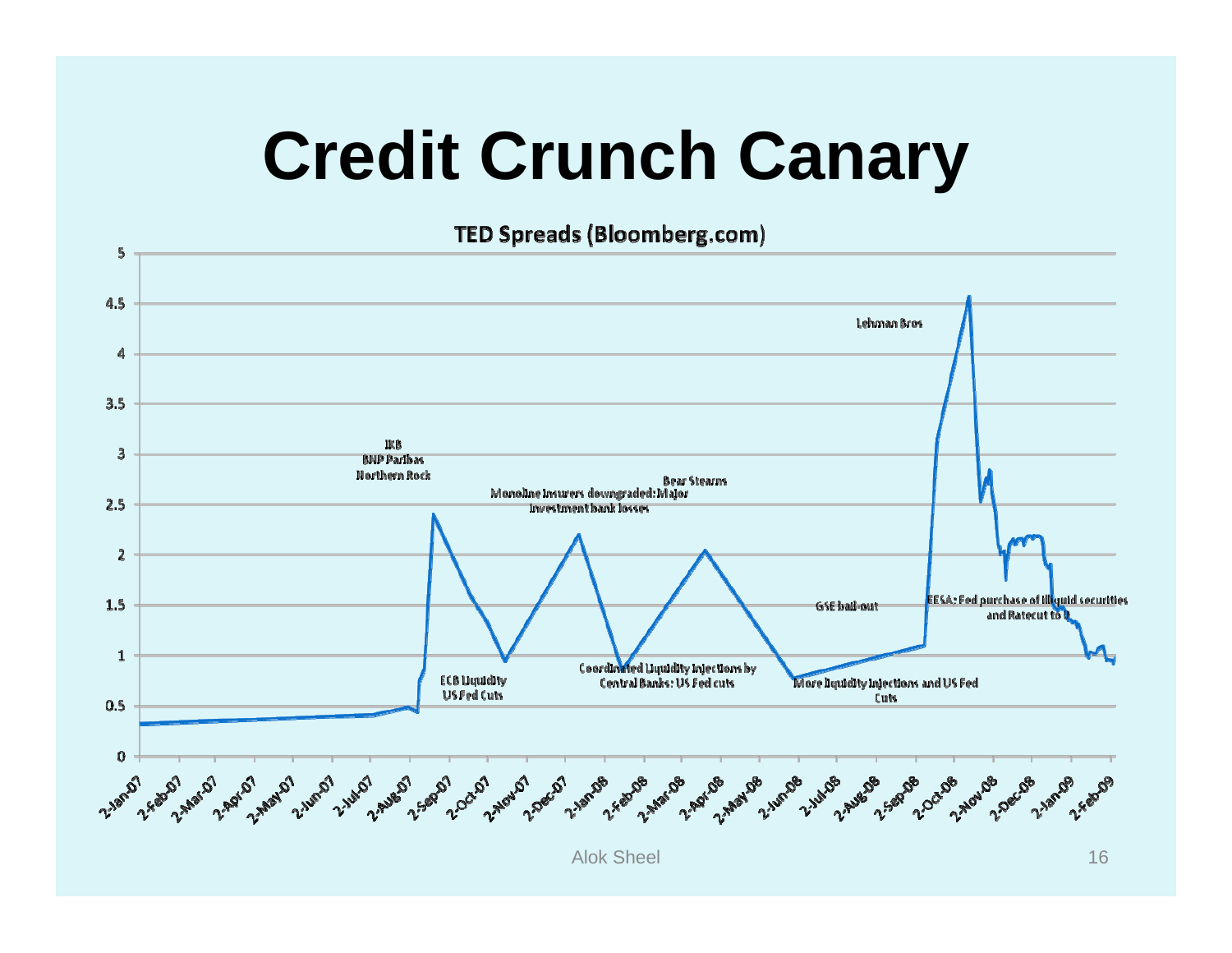### **Toxic Assets** (Markit.com)

**ABX Indices: AAA Rated**

**ABX Indices: AA Rated**

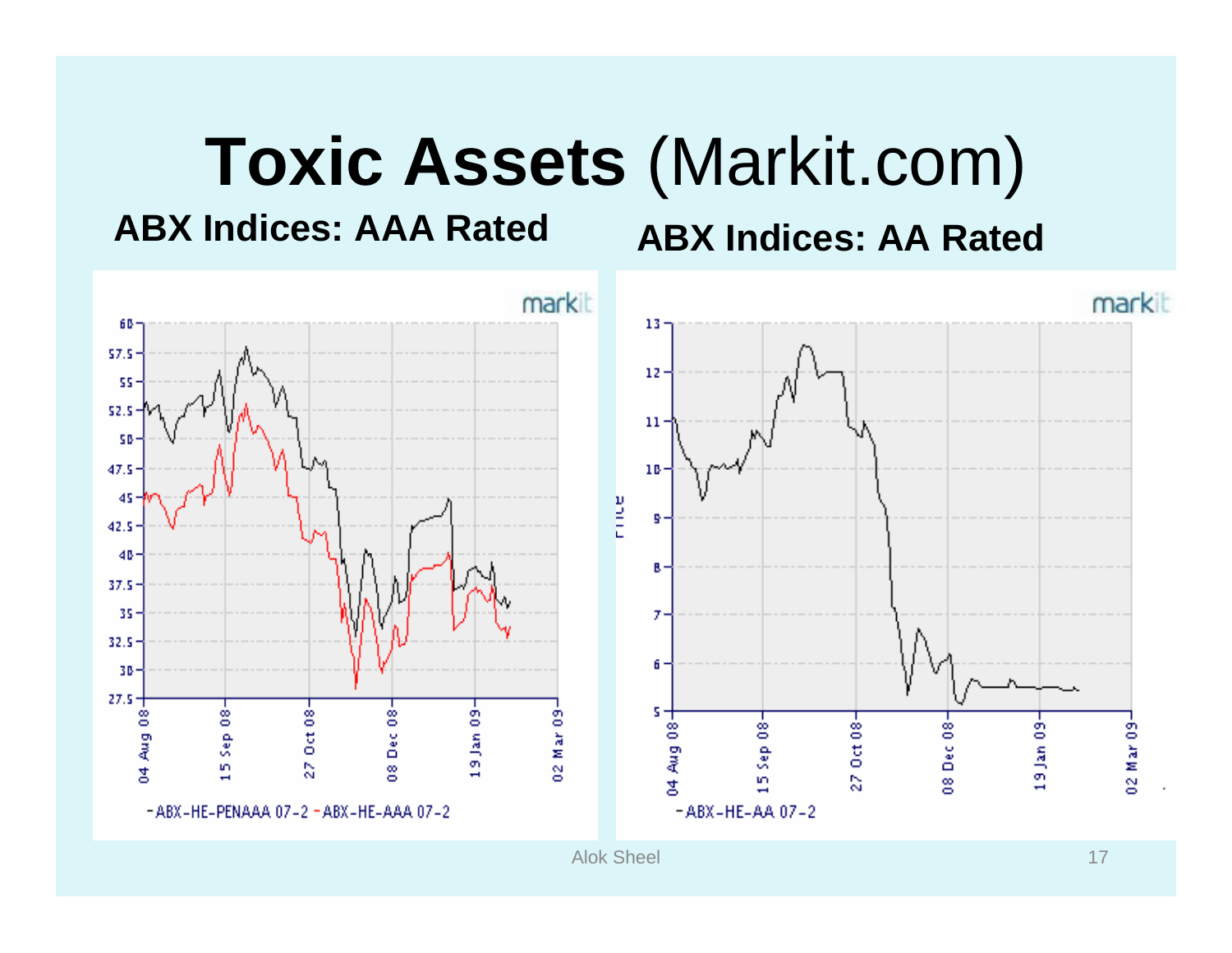# **Growth Projections?**

- In this **uncertain** environment difficult to make growth projections. IMF has revised its April 2008 projections downwards four times.
- January 28, 2009 projections unusual as these do no pre-suppose "no policy change" and are **contingent on continuing monetary and fiscal interventions**. Even so, global growth projection of 0.5% in 2009 is **lowest since WW II**.
- Global goods and service **trade volume** projected to decline by 2.8% in 2009. Asia affected more sharply.
- Unlike **OECD** countries that have entered recession and **negative growth** territory, China and India would remain the fastest growing economies in the world in 2009.
- If recovery in western economies is protracted, **Asian growth could suffer more** sharply because of its dependence on export markets.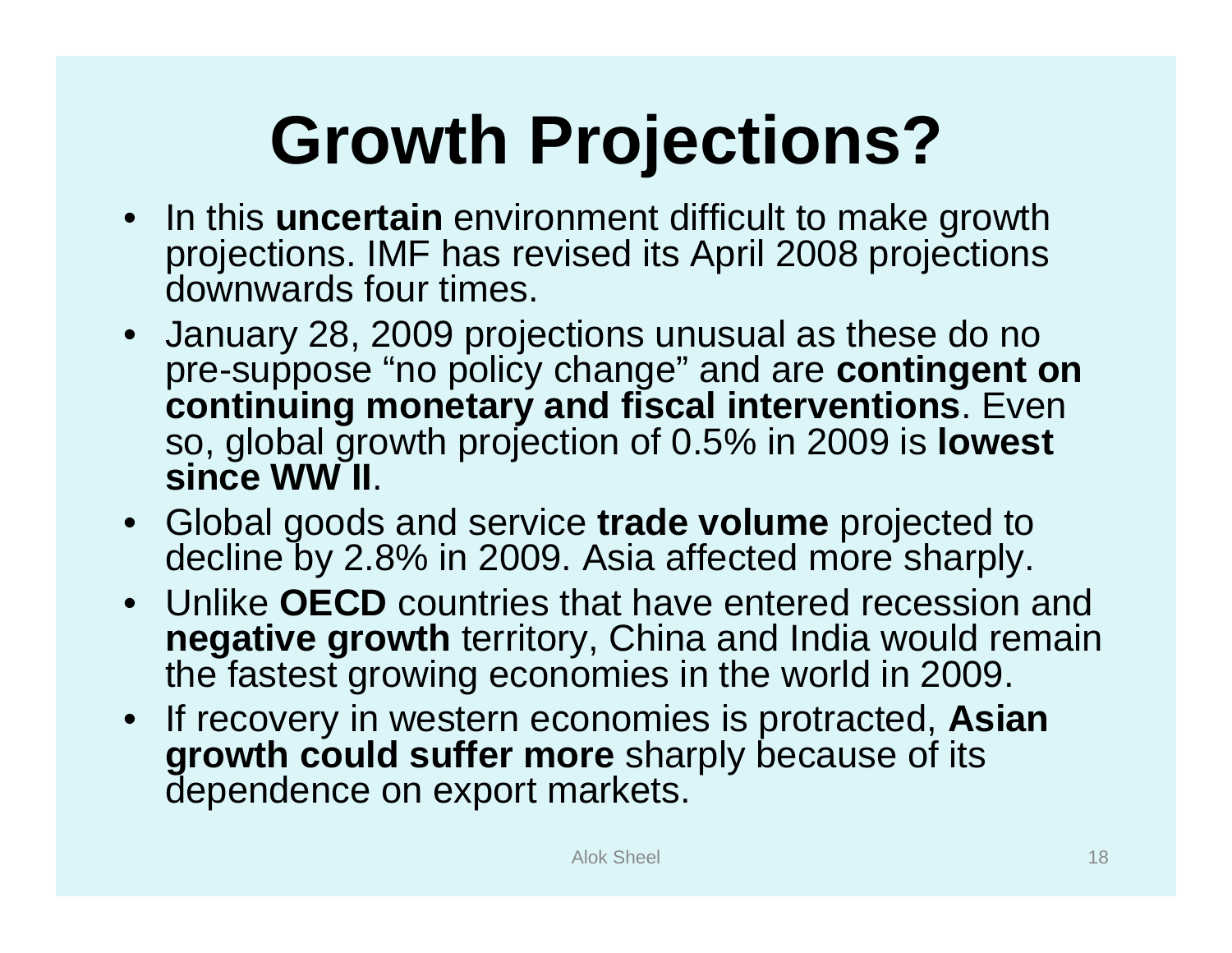### **IMF World Economic Outlook: January 28, 2009**

|                           | 2007 | 2008   | 2009   |
|---------------------------|------|--------|--------|
| World                     | 5.2  | 3.4    | 0.5    |
| <b>Advanced Economies</b> | 2.7  | 1      | $-2$   |
| U.S                       | 2    | 1.1    | $-1.6$ |
| Euro Area                 | 2.6  | 1      | $-2$   |
| UK                        | 3    | 0.7    | $-2.8$ |
| Japan                     | 2.4  | $-0.3$ | $-2.6$ |
| <b>EMEs</b>               | 8.3  | 6.3    | 3.3    |
| China                     | 13   | 9      | 6.7    |
| India                     | 9.3  | 7.3    | 5.1    |
| Asean 5                   | 6.3  | 5.4    | 2.7    |
| <b>Brazil</b>             | 5.7  | 5.8    | 1.8    |
| <b>Mexico</b>             | 3.2  | 1.8    | $-0.3$ |
| <b>Western Hemisphere</b> | 5.7  | 4.6    | 1.1    |
| Russia                    | 8.1  | 6.2    | $-0.7$ |
| C & E Europe              | 8.6  | 6      | $-0.4$ |
| <b>Middle East</b>        | 6.4  | 6.1    | 3.9    |
| Africa                    | 6.2  | 5.2    | 3.4    |
|                           |      |        |        |

Alok Sheel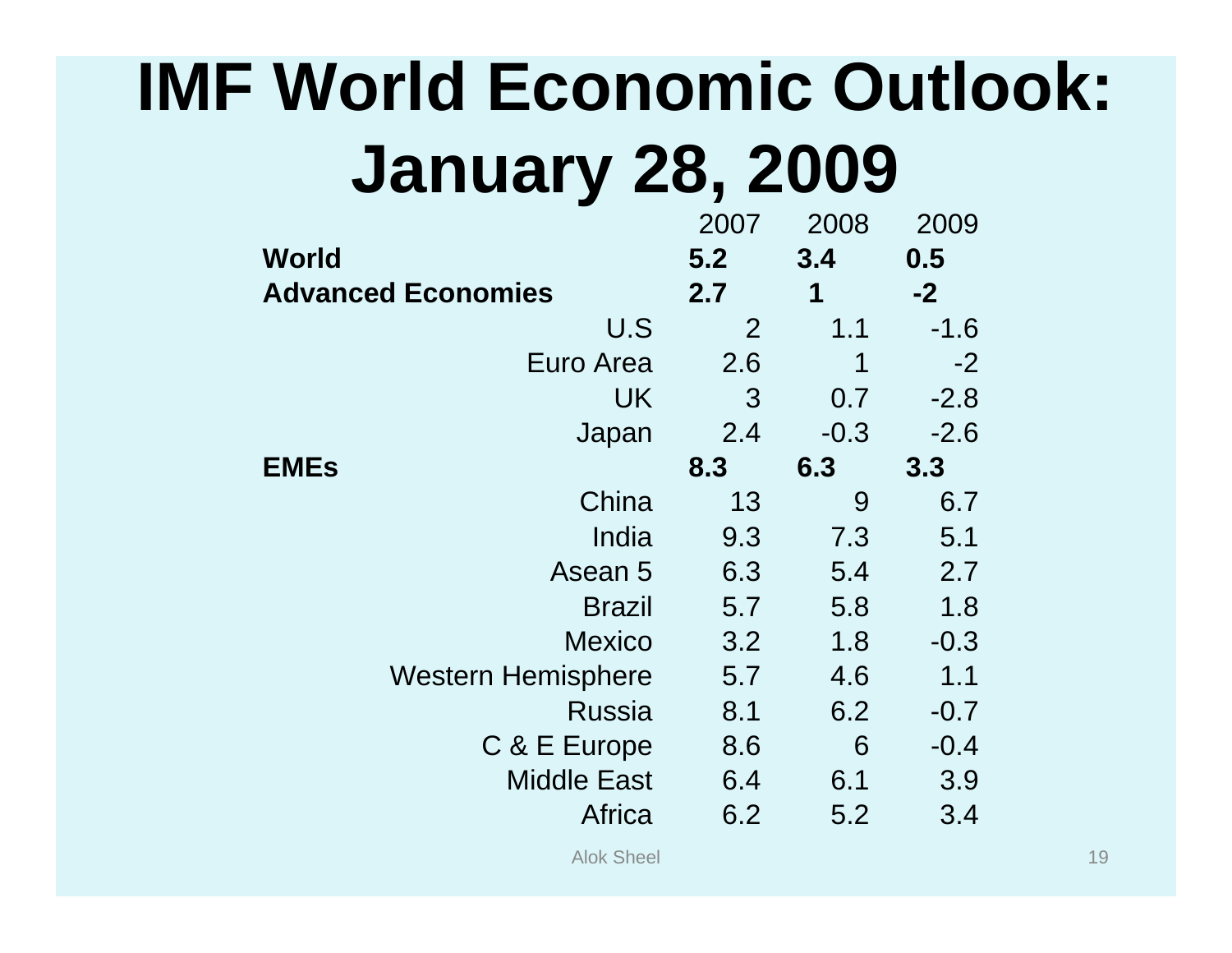### **Recent Indian Indicators**

### • **Growth** 2009:

- IMF: 5.1; S&P: 4.7; Morgan Stanley: 4.3;
- EAC to PM: 7-7.5%.

### • **Industrial Production**:

 The Index of Industrial Production grew by just 3.9% during the period April-Nov. 2008, compared to 9.2% in April-Nov.2007.

### • **Savings and Investment**:

 To dip by at least 2-3% of the GDP in 2009-10 according to EAC to PM

### •**Trade**:

– current account deficit more than doubled from \$ 11 billion in April to September 2007 to \$ 22.3 billion in the corresponding period of 2008.

### •**Capital Flows**:

 surplus on the capital account, used for balancing the deficit on the current account, declined sharply from \$50.9 billion to \$19.9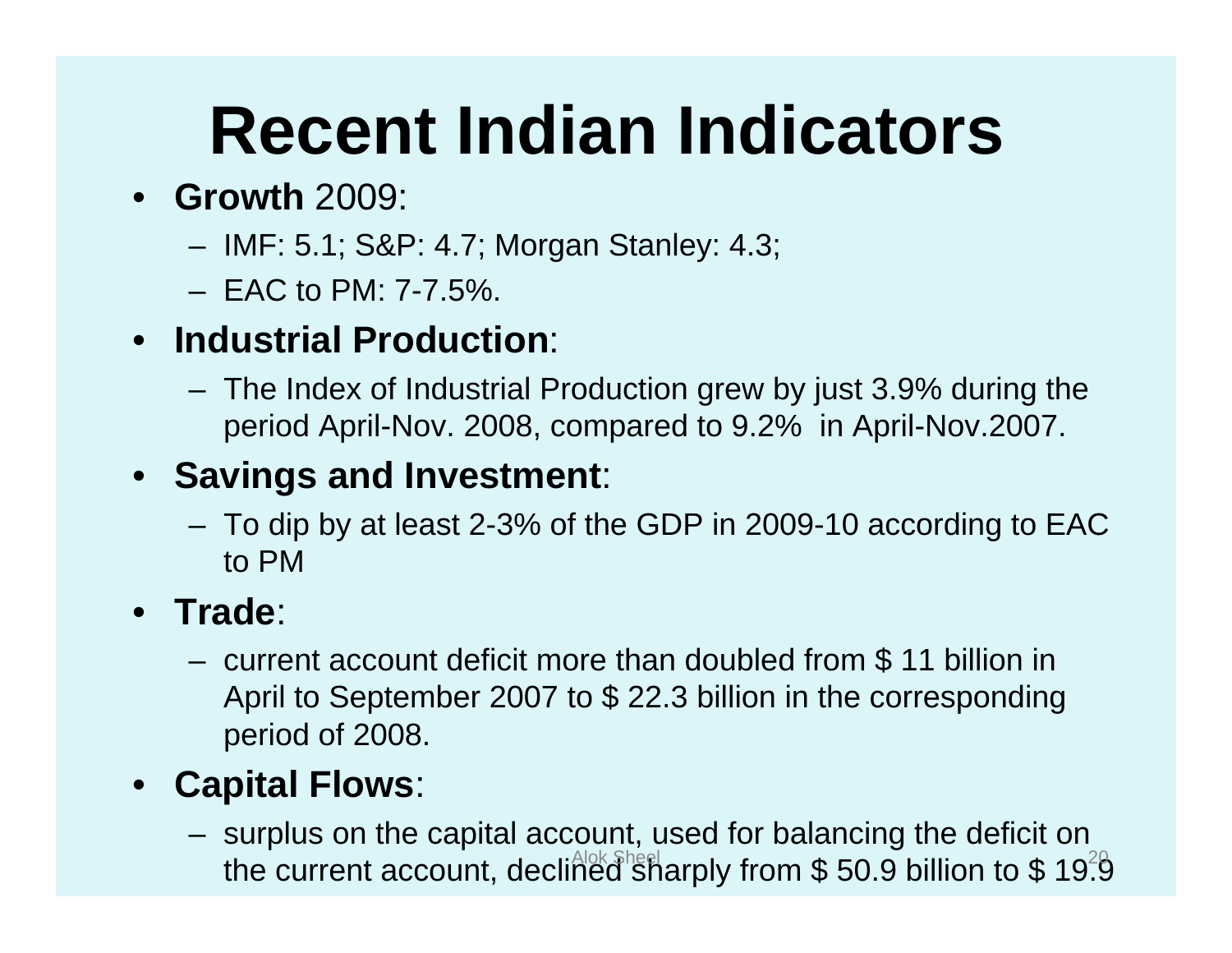### **Co-ordinated Action**

- Because the **world is so integrated** through trade and capital flows, and the crisis is global in scope, a realisation that globally co-ordinated action by systemically important economies essential.
- **G 20** has emerged as the forum for concerted multilateral action since it includes all systemically important economies, accounting for about 85% of global GDP.
- Agenda set by the **Washington Declaration** of Mid November 2008 issued by G 20 leaders.
- **Current Chair** of G 20 : United Kingdom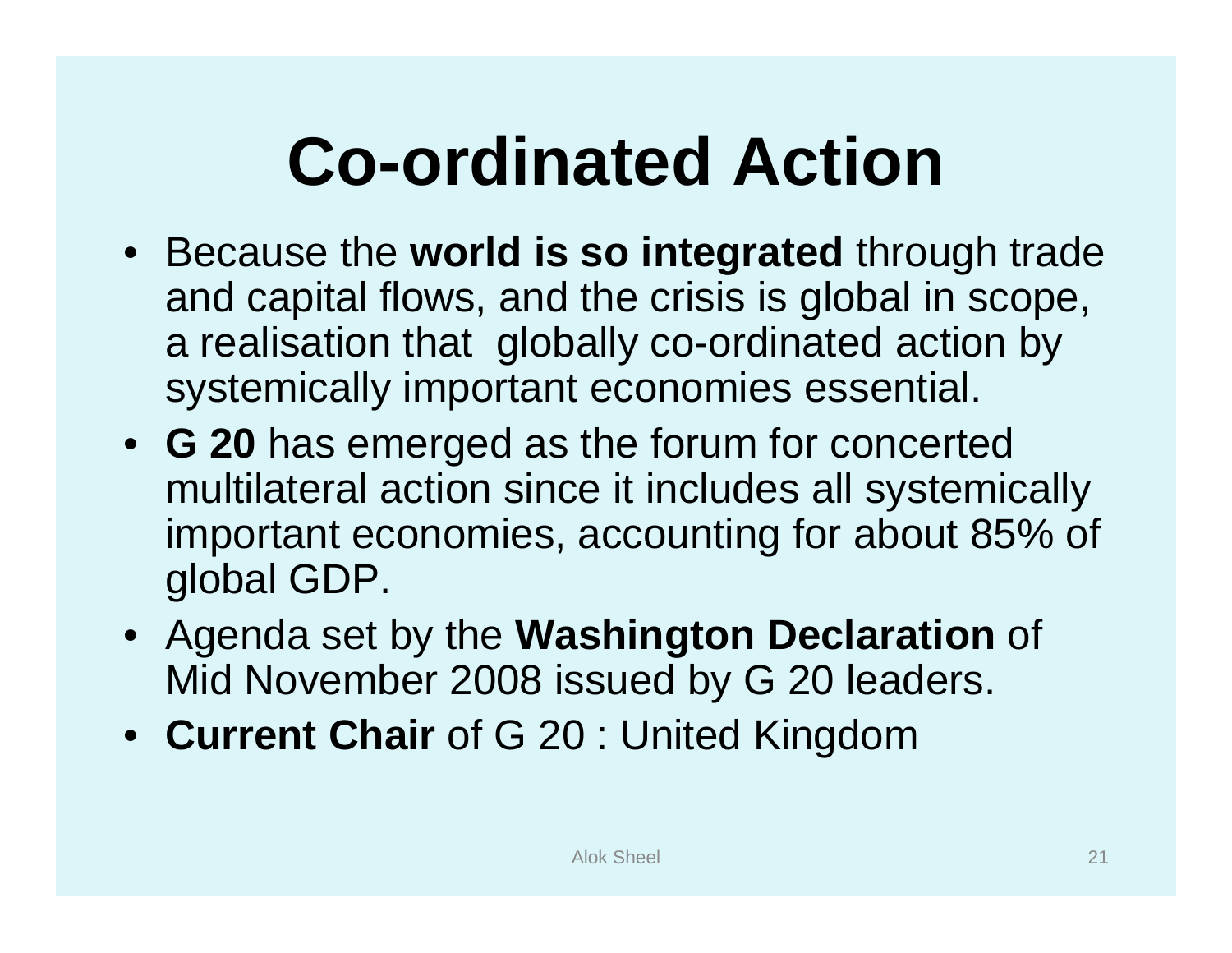### **G 20 : Background**

- Represents **75% of global GDP** (PPP), and 81% including the Euro Area. (2007)
- Africa, Central and Eastern Europe and LDCs **under-represented** .
- Formed at the time of the **East Asian Crisis**  a decade ago.
- **Chair rotates** annually: last chair Brazil, current chair UK, next chair South Korea ('Troika')
- Till the Washington Leaders' Summit meeting only at the **Finance Ministers' level.**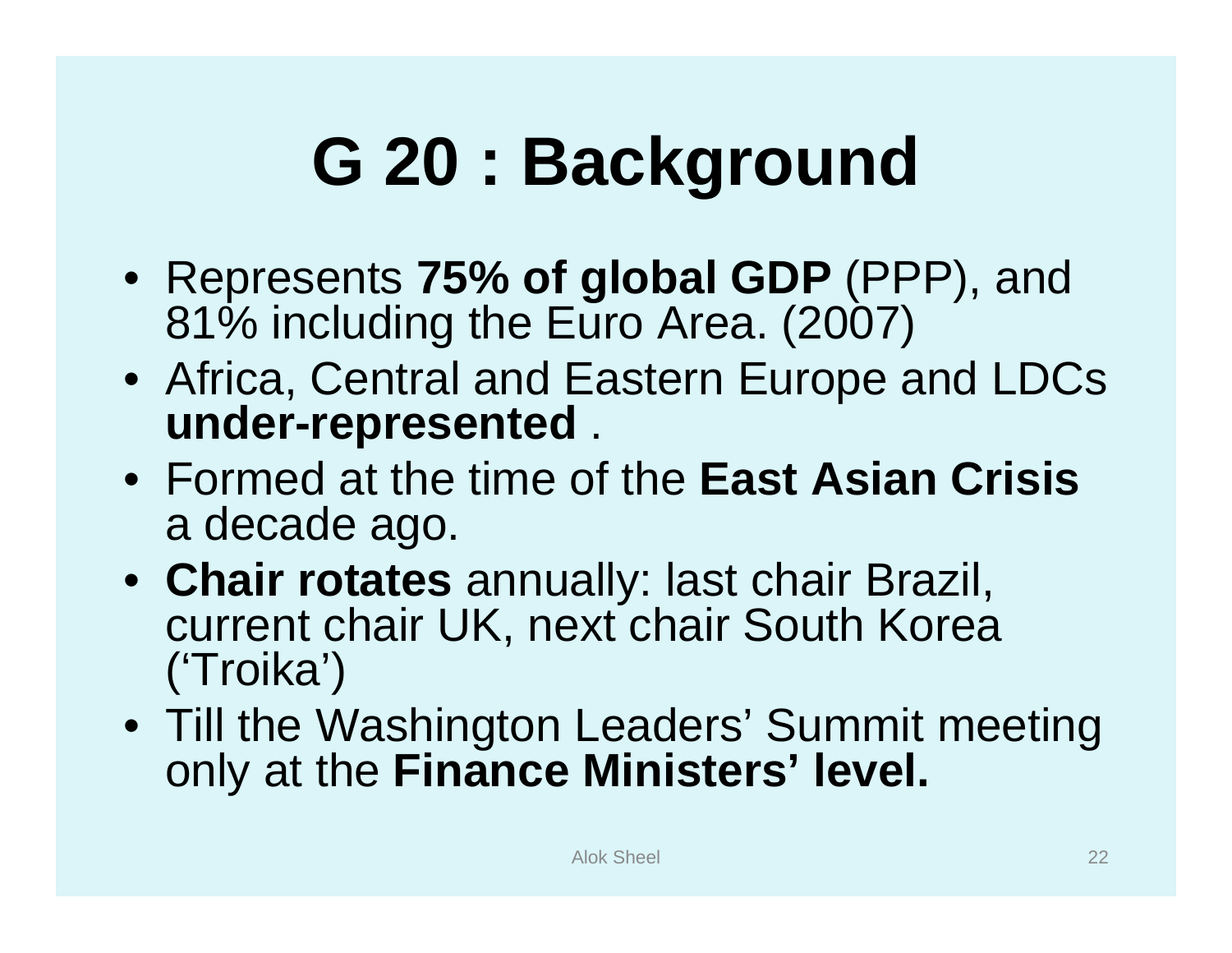### **G 20 : Countries**

### **Developed Countries**

- USA
- UK
- European Union
- France
- Germany
- $\bullet$ **Italy**
- Australia
- $\bullet$ Canada

### **Developing Countries**

- China
- India
- Indonesia
- South Korea
- Russia
- Saudi Arabia
- Turkey
- South Africa
- Argentina
- Brazil
- $\bullet$ Mexico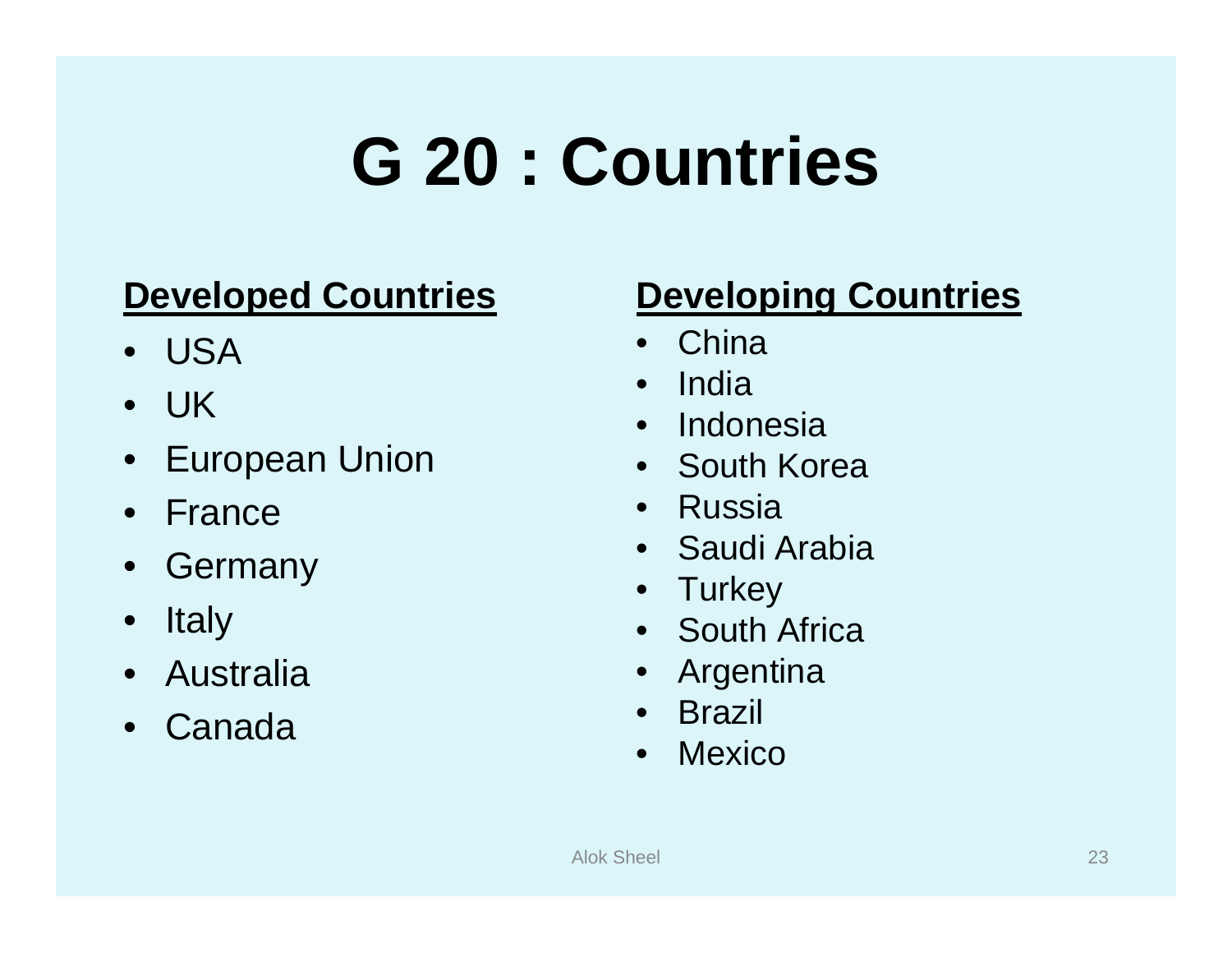# **G 20 Process to Address the**

### • **Leaders' summit Crisis**

- Washington, November 15, 2008
- London, April 2, 2009
- ?

### • **Sherpas' process**

- Back to back with Leaders' Summits
- Conference calls: January 14 and February 5, 2009
- Face to face meeting London, February 25-26/March 6-7, 2009
- **Finance Ministers** and (finance and central bank) Deputies Process
	- Sao Paulo, November 13-14, 2008
	- London, January 31-February 1, 2009
	- London, March 13, 2009
- **Working Groups**
	- Conference Calls
	- E-Mail groups
	- One or two face to face meetings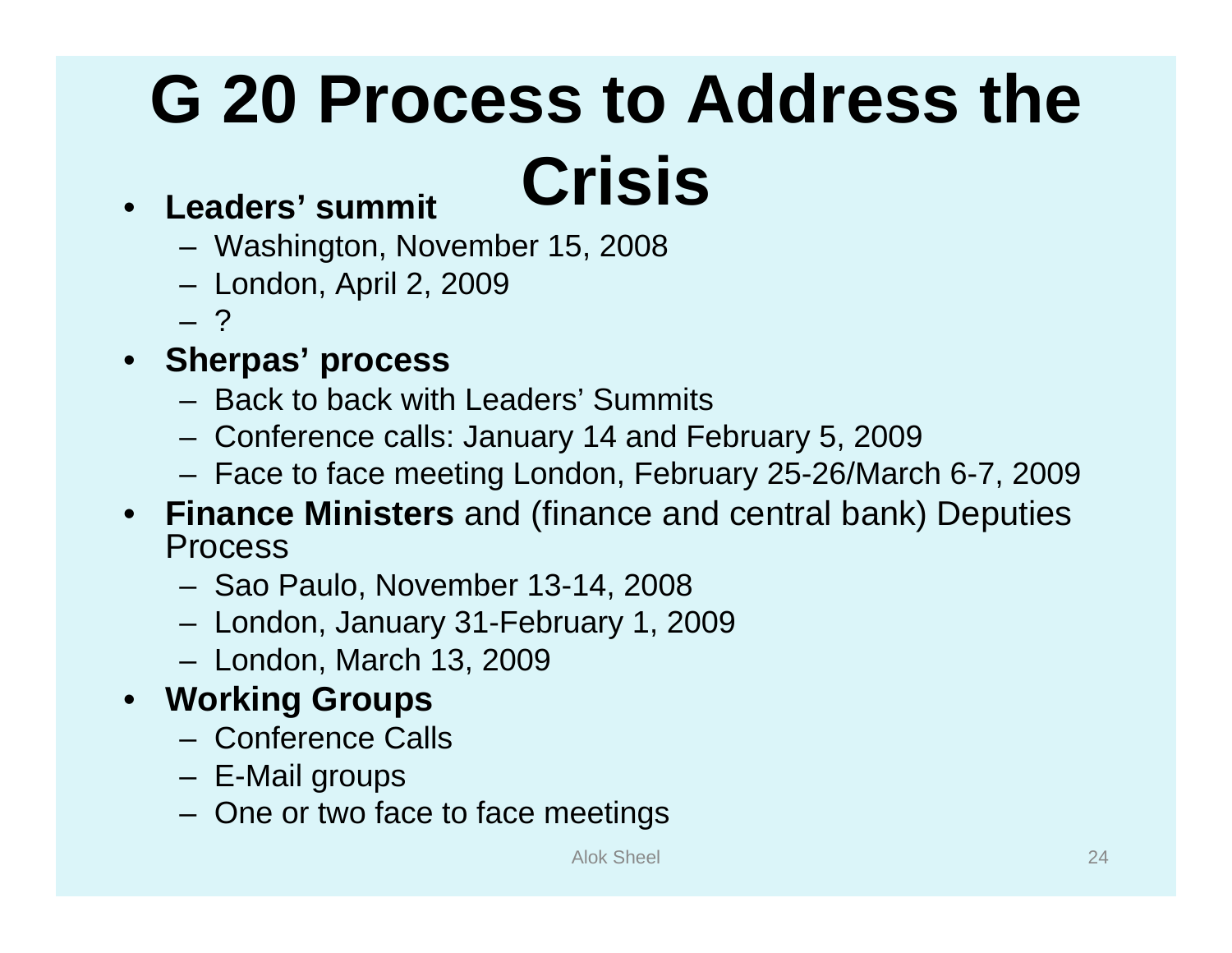# **G 20 Working Groups**

- The Washington Declaration has laid out the broad agenda, both **short-term** (palliative) and **long-term** (preventive).
- G 20 Troika has formed **4 WGs** to address the actionable points.
- **Macro-economic issues** to be handled directly at the Finance Ministers and Leaders levels (including Deputies and Sherpas)
- Each WG **co-chaired** by Developed and Developing Countries (India co-chairs WG I on financial regulation)
- India has formed **5 mirror groups** that are injecting India's views into the G 20 working groups.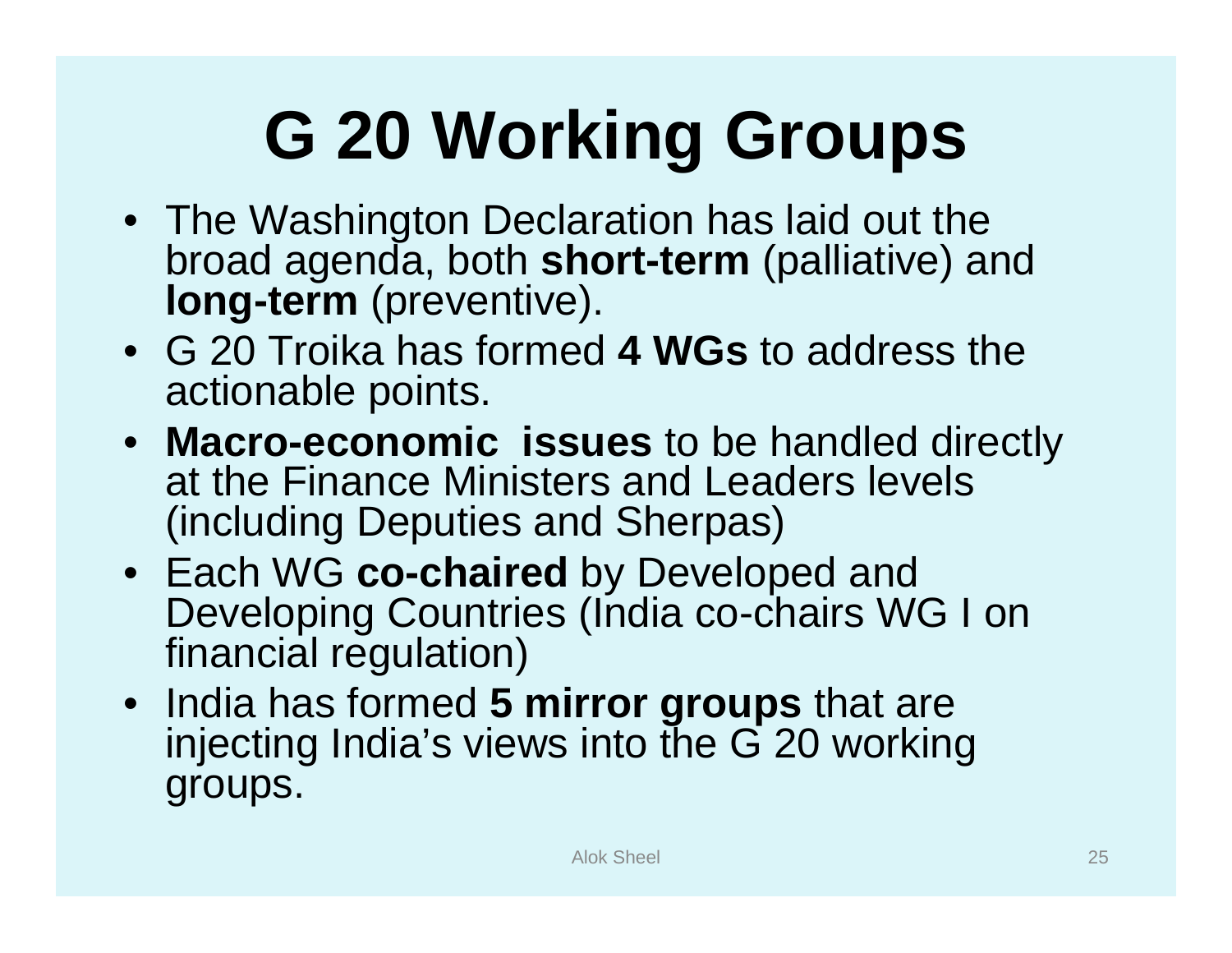### **WG I: Strengthening Transparency and Enhancing Sound Regulation**

- **Forward looking** but also linking back to current crisis
- Focus on **Five Broad areas**:
	- –Pro-cyclicality and capital buffers
	- Strengthening OTC structures
	- –Broadening regulatory boundaries
	- –Compensation schemes
	- Transparency in valuation and accounting
- Much of the detailed work being done by **specialized agencies** like FSF, IMF, IASB, IOSCO, etc.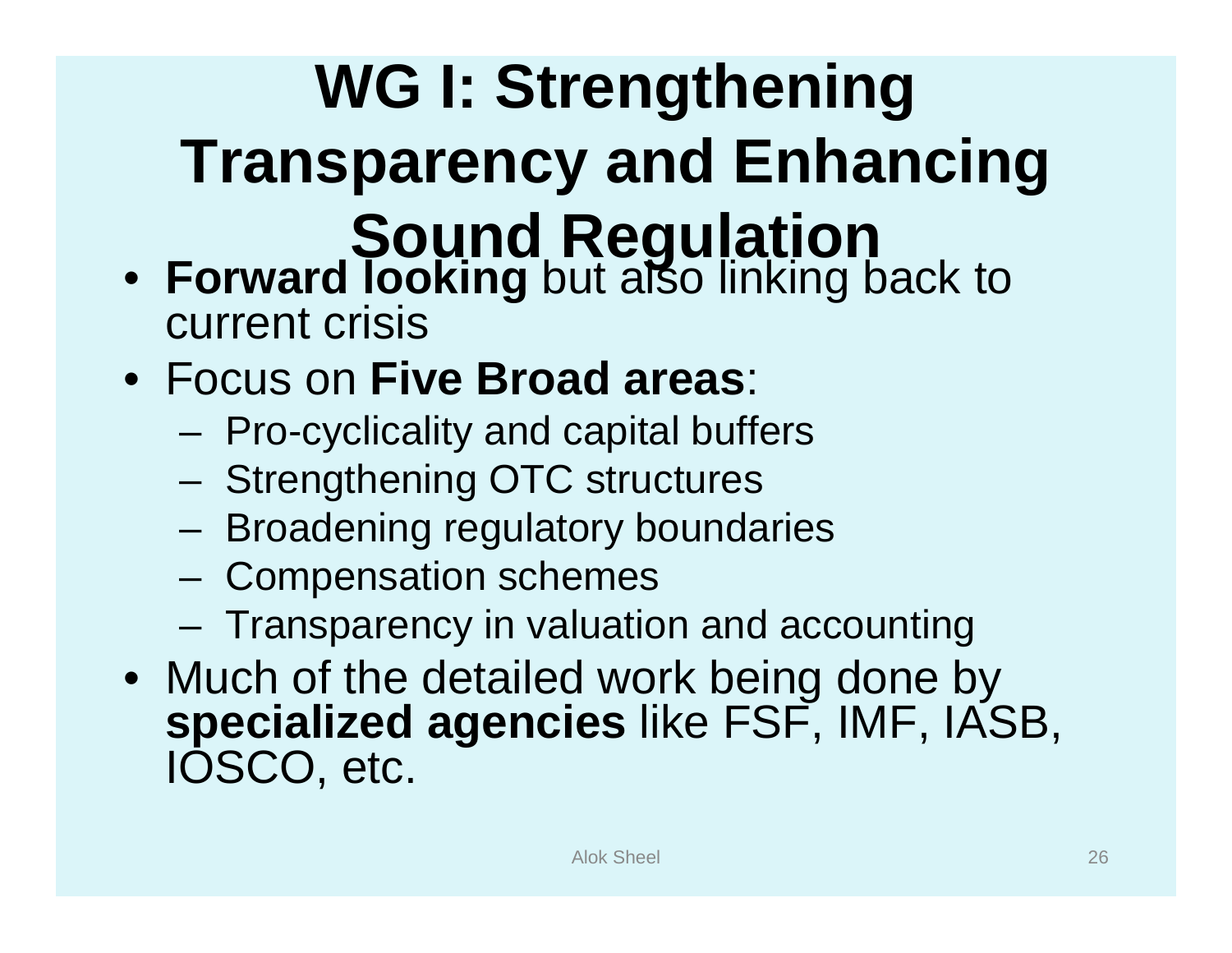### **WG II: International Co-operation and Market Integrity**

- Immediate expansion of **FSF** on clear metrics
- **Governance issues** relating to other international bodies such as IASB, IOSCO, Supervisory **Colleges**
- Contingency **planning and crisis management**  structures covering systemic institutions, including exit strategies and harmonizing host/investor country interests.
- Improving analytical tools for identifying macrofinancial vulnerabilities and closer collaboration between **FSF and IMF on early warning systems**.
- Issues relating to **market integrity**: moneylaundering, tax havens and off shore centres.  $\frac{1}{27}$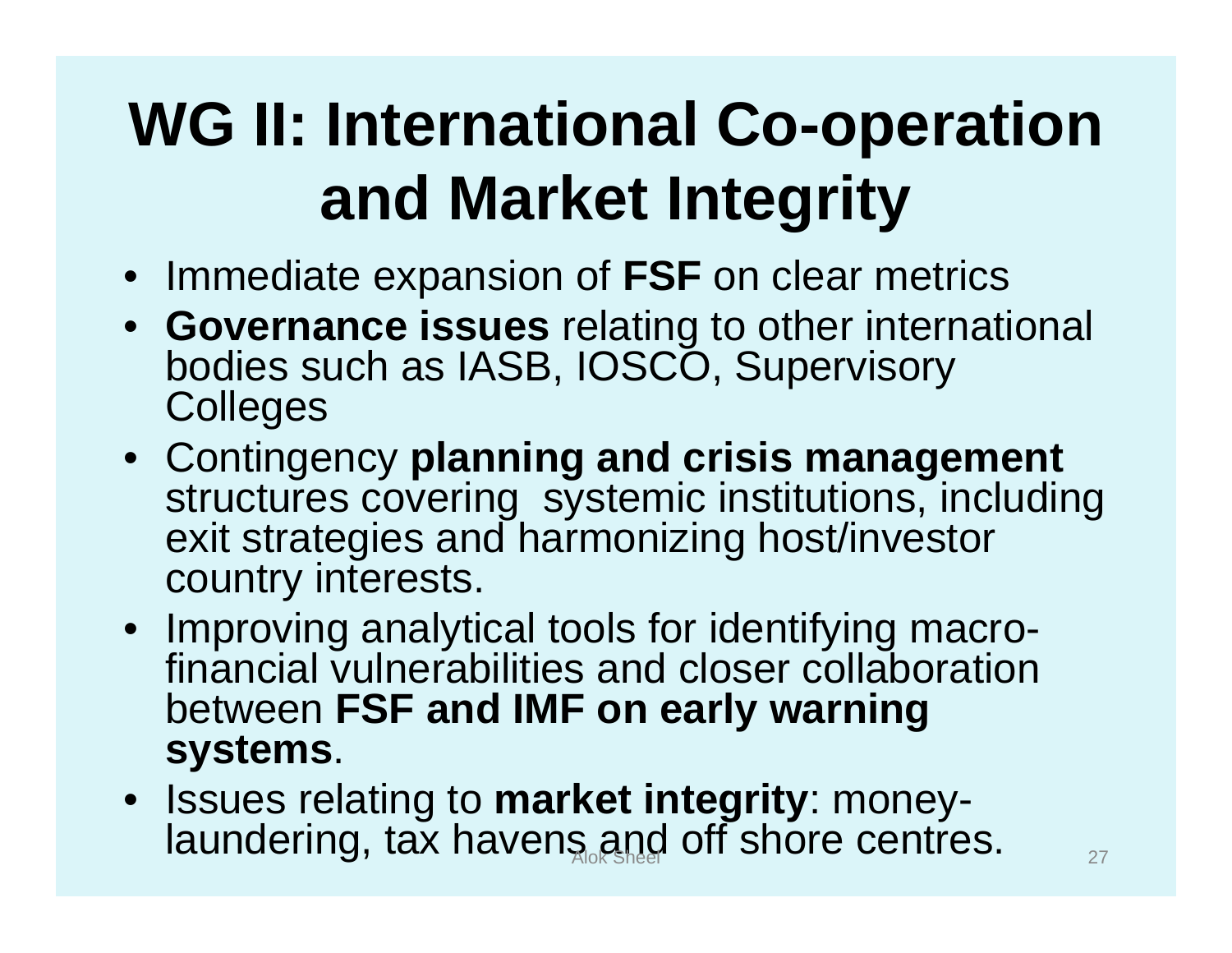### **WG III: Reforming the IMF**

- Strengthening IMF **early warning surveillance** in an even handed manner.
- Broad consensus on **expansion of IMF resources in the short run**, including through borrowing, to address the sharp decline in capital flows to EMEs.
- Broad consensus on governance reform, including open selection of MD, and quota expansion, but some **disagreement on timing**.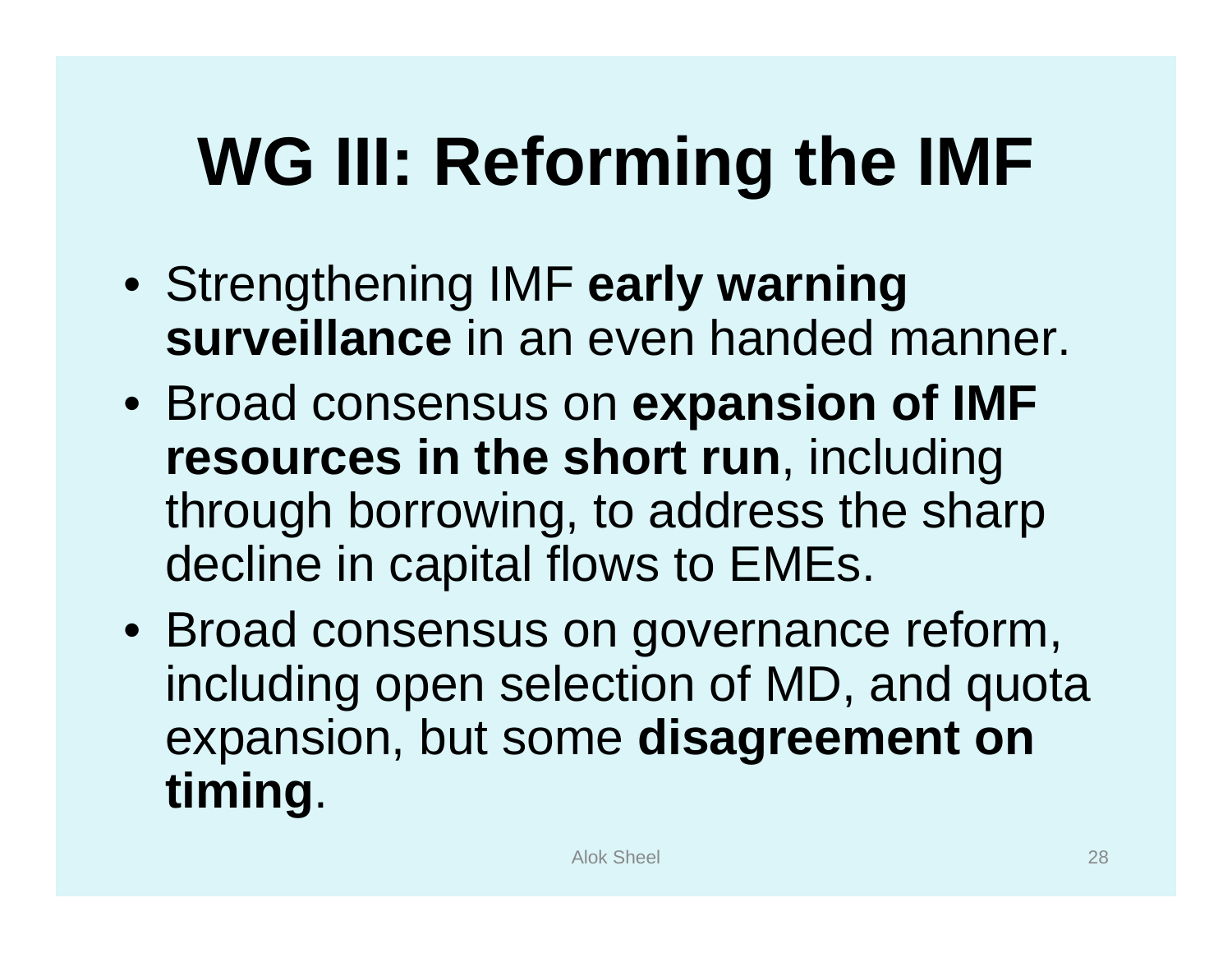# **WG IV: World Bank and Regional Development Bank (RDB) Reform** • Consensus on timely **countercyclical**

- **response** to the crisis through flexible, instruments, front loading and dynamic provisioning.
- Broad support for an immediate and substantial **general capital increase of the ADB**.
- On governance, broad agreement on reform of selection process of institution heads, but **less agreement on other reforms.**
- Little support for expanding the crisis management mandate to include **climate change issues.** Alok Sheel 29 29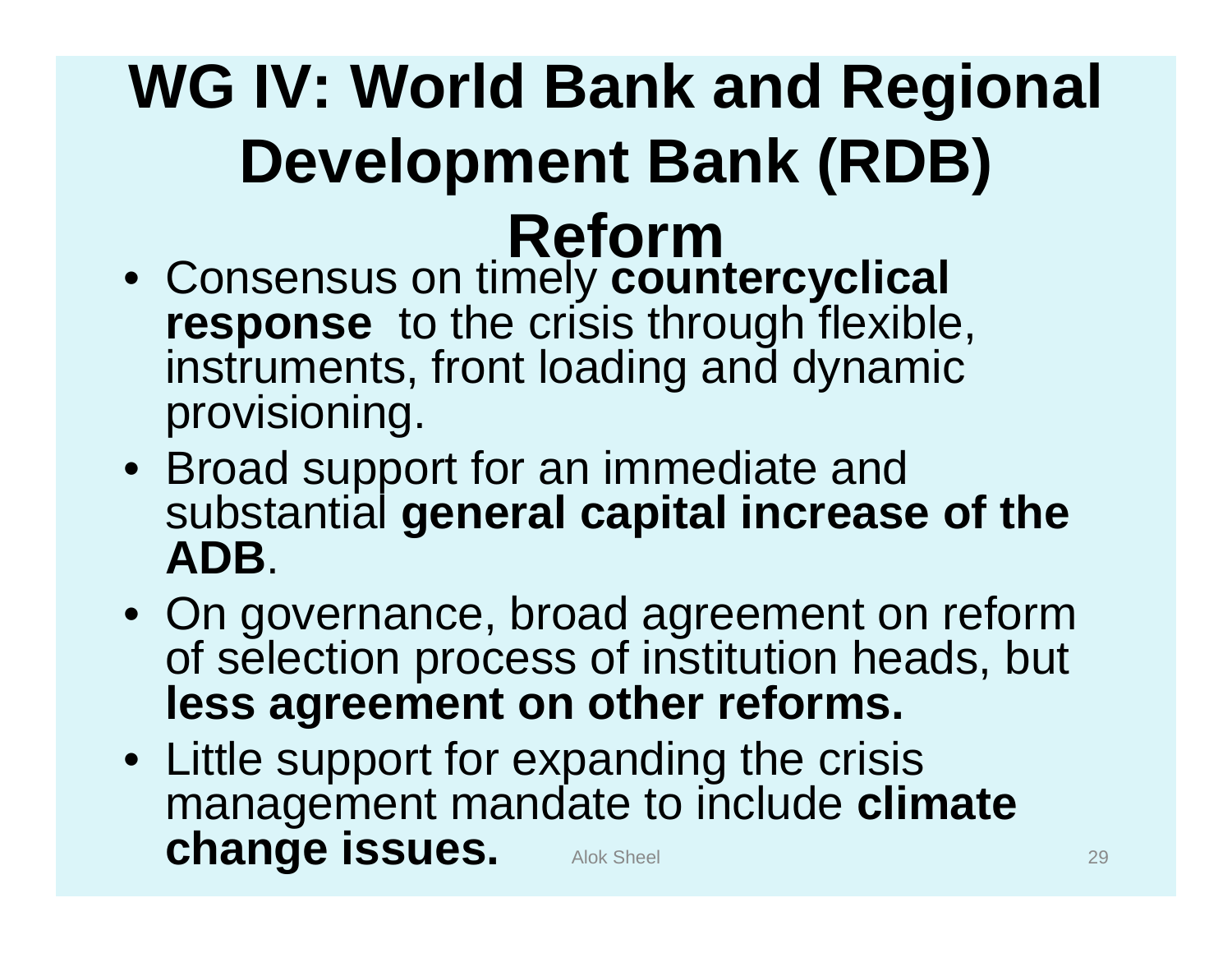### **Leaders' London Declaration**

- WGs to submit **Reports to Deputies**
- Deputies and Sherpas to interface before the **Finance Ministers Meeting**
- UK Chair: What is **agreed to at FMs level**  should not be re-opened at Leaders' level.
- **Sherpas to negotiate final Declaration**  to be issued on April 2, 2009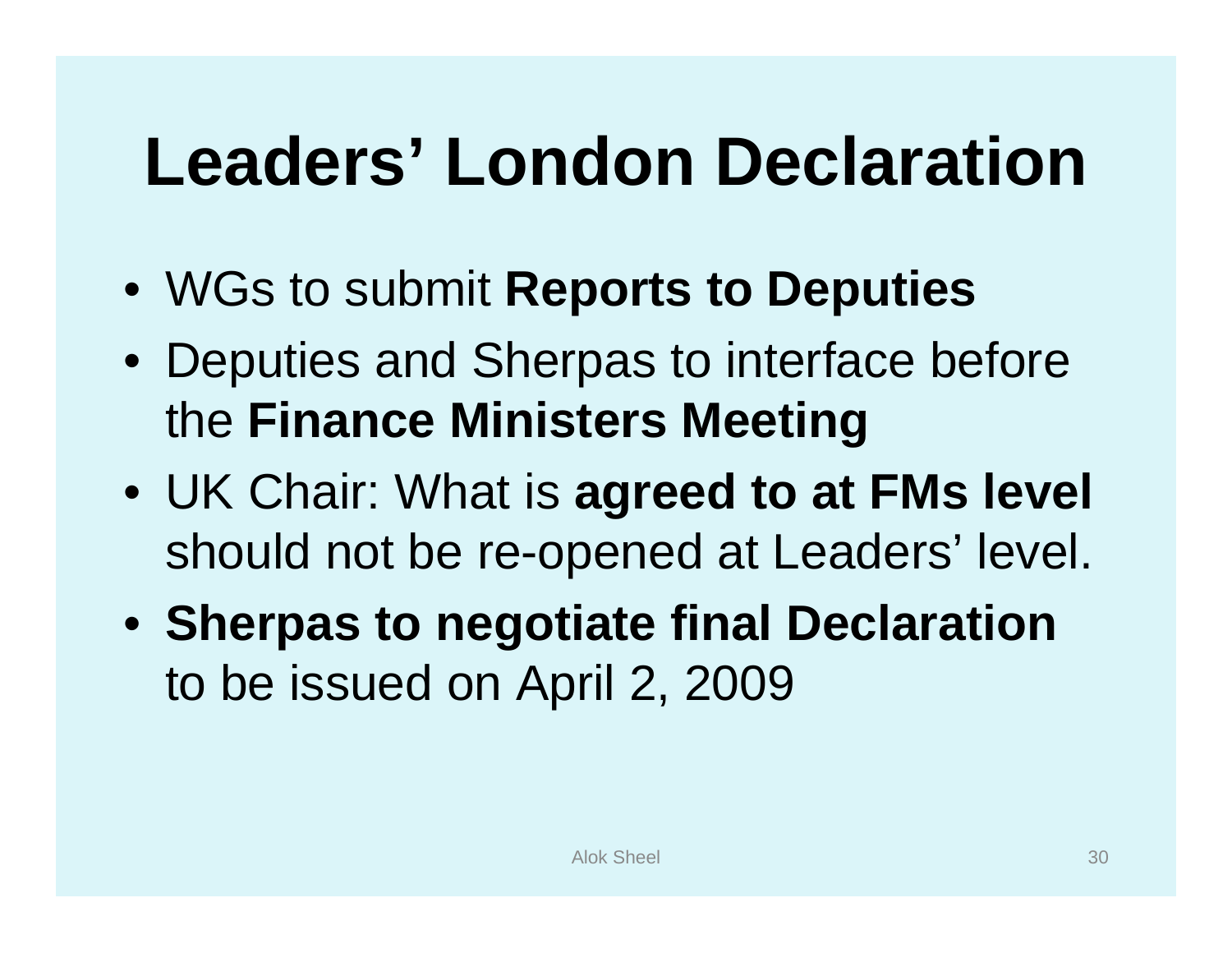# **Potential Pitfalls before the G 20**

### • **Loss of credibility**:

- London declaration merely re-iterating the Washington declaration at a time the global economic situation is fast deteriorating.
- Countries going back on what they have agreed (trade, regulatory reform, governance reform)
- Focus shifting from looking forward to looking back/**blame-games:**
	- Global imbalances or regulatory failure?
	- Overconsumption or excess savings?
	- Exchange rate manipulation?
- Widening of agenda and **loss of focus**:
	- climate, Labour, trade, etc.
- **No institutional framework** to implement/enforce coordinated response.
- Rival developed and developing country **caucuses**.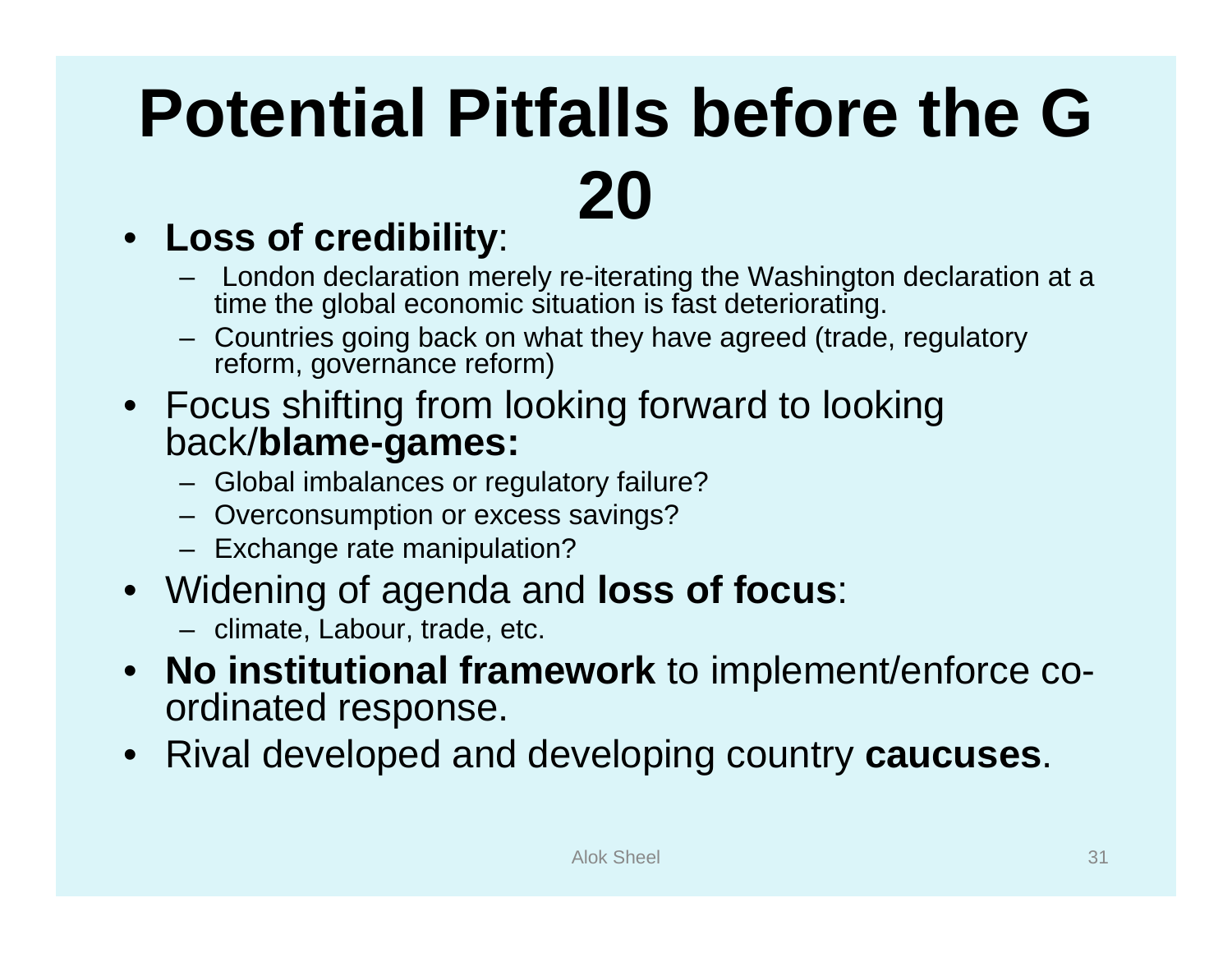### **Issues Important for India**

- $\bullet$  Important to stick as closely as possible to issues agreed to by the Leaders in the declaration and *not get distracted* by a whole host of new structural issues that are in any case being handled in special for a like UNFCCC/IGPCC, WTO, ILO etc.
- • Focus should be on stabilizing the global economy and the financial system, and on common set of broad regulatory principles informing the financial sector across the globe. *Dominant role to be played by developed countries since the crisis was of their making.*
- $\bullet$  *More needs to be done to stabilize* the financial and economic system, including bolder initiatives to take toxic assets out of the system.
- $\bullet$ *Global imbalances* need to be addressed over the medium term.
- $\bullet$  *Protectionism* can take various shapes and forms and includes, inter alia, subsidies, non-tariff barriers, agriculture and services. OECD countries need to take the lead in indicating what the entire world should commit itself to.
- $\bullet$  Comprehensive governance reform of IFIs, including *immediate expansion of the FSF.*
- $\bullet$  Finding means to *restore EMEs access to capital flows*, including countercyclical role to be played by MDBs.
- $\bullet$  *Even handed surveillance* of all systemically important economies and financial institutions.
- $\bullet$  *G 20, or a smaller group including BRICs*, to become the predominant global multilateral forum, eclipsing the G 7.
- •*Leadership of LDCs?* **China trying to wear this mantle. Allow Alok Sheel 32**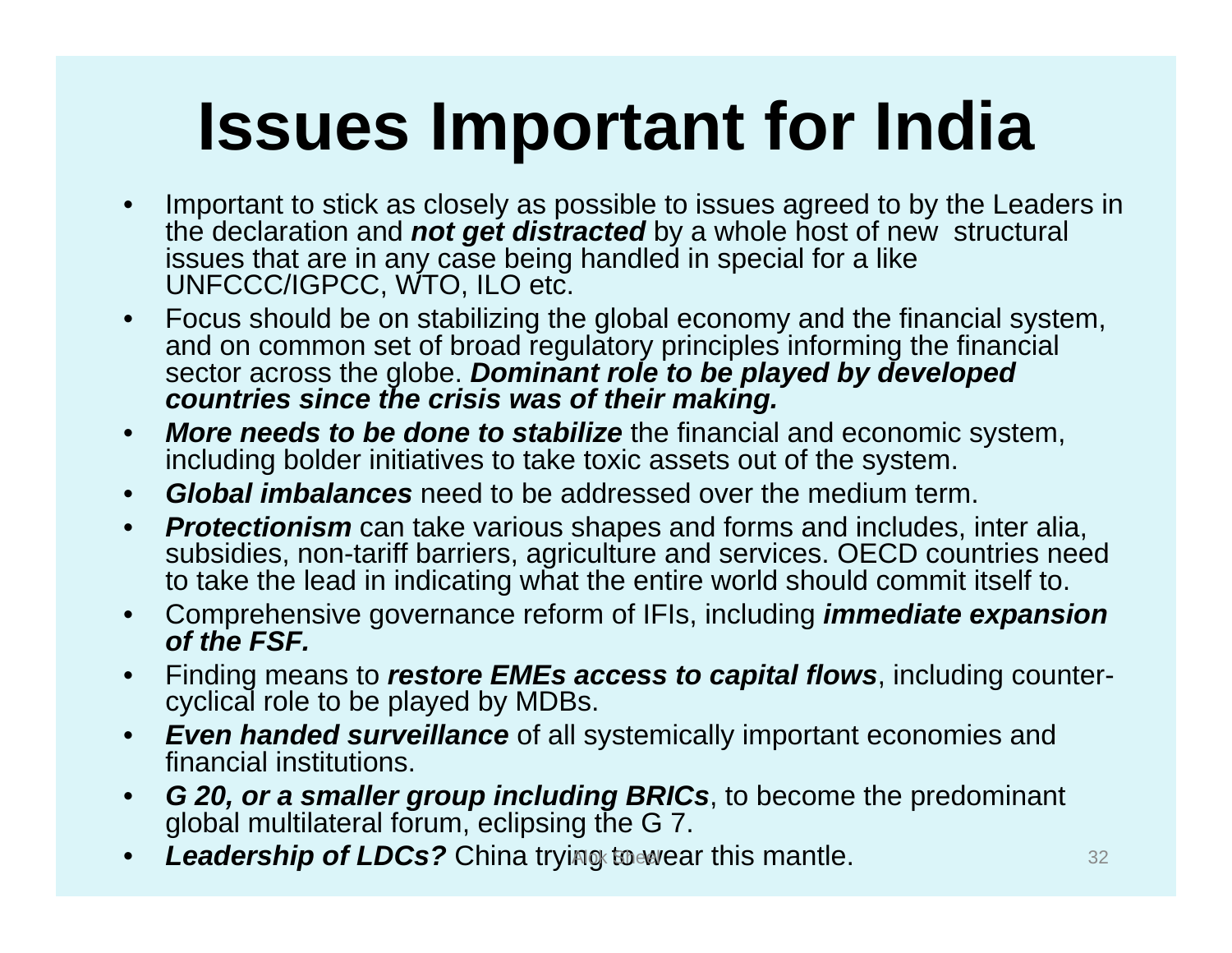### **Co-ordination amongst EMEs**

- To **make an impact** it is important that India consult and work closely together with likeminded developing countries.
- Developing countries have **concerns of their** own that should be adequately reflected in the G-20 documents.
- Important that these views are **injected into G-20 drafts** sufficiently early.
- India regularly **meeting on the sidelines** of G 20 meetings with China, Russia, Brazil, South Africa, and Mexico.
- Such co-ordination should create the impression of creation of a **rival caucus** that could result in a backlash from G 7 countries: bilateral consultation and country position papers containing common elements. $_{_{33}}$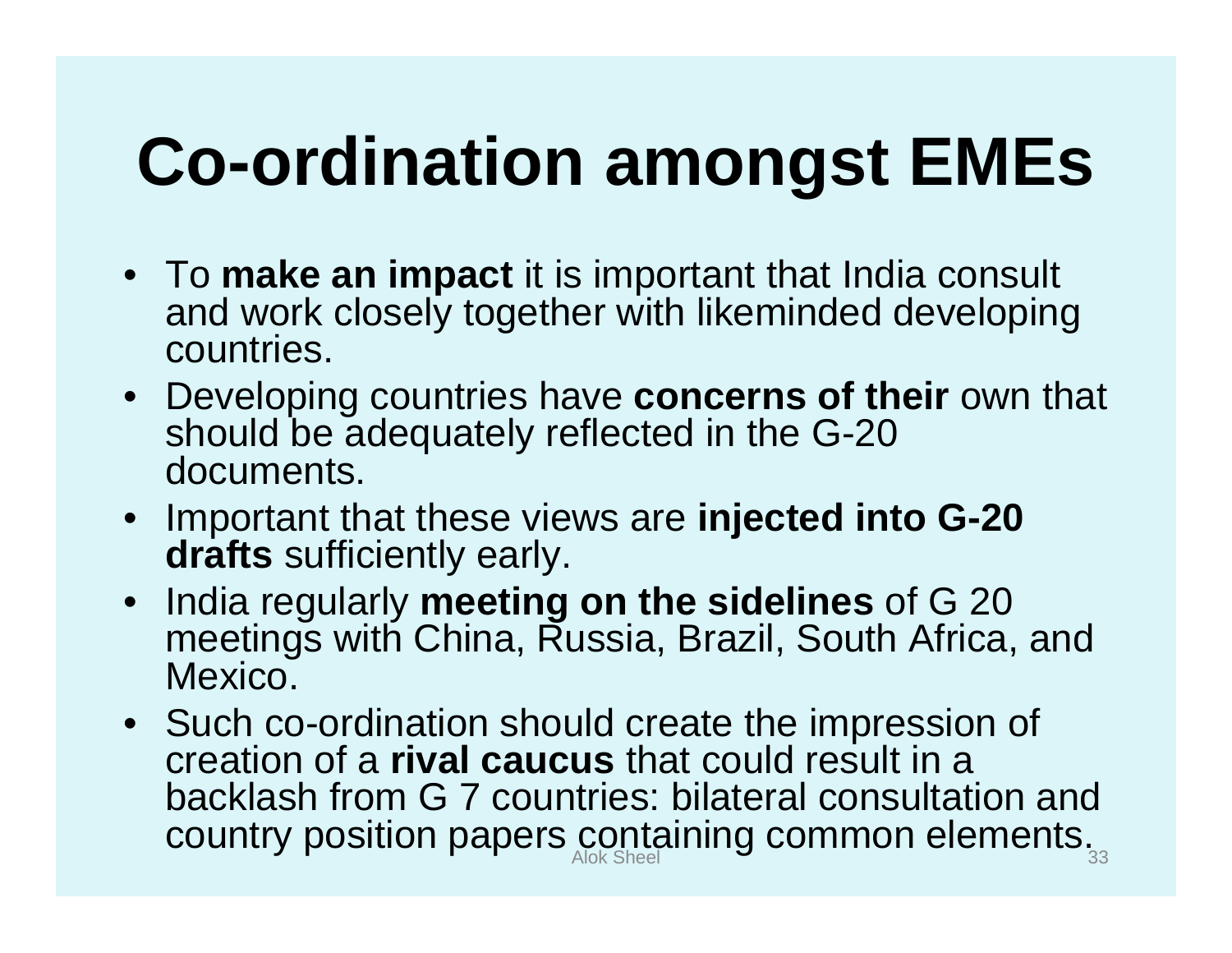# **Common Ground amongst**

- $\bullet$ MES<br>More needs to be **done by developed countries** to stem the downslide since the crisis originated in developed countries.
- • G 20 process: a right balance between **conference calls and face-to-face meetings** so that the views of EMEs are adequately reflected in the final draft. This was because several EME representatives were not very articulate in English, the medium through which such conference calls are conducted.
- $\bullet$  Any paper to be circulated at both the Finance Ministers meeting on 14-15 March, and the Leaders Summit on April 2, should be **circulated well in advance** so that the views of EMEs could be reflected in the draft.
- $\bullet$ The four Working Groups constituted should put across the **views of EMEs**.
- $\bullet$  Immediate expansion of the **FSF** as the Washington declaration envisaged an important role for an 'expanded' FSF in the emerging financial architecture.
- $\bullet$  While short term counter-cyclical issues were important, such as enhancing resources to make up for **the deficit in private capital flows,** governance issues should not get crowded out in the process. There was a need for a clear road map in this regard.
- $\bullet$  Focus on core issues of financial regulation and the economic downturn **without getting distracted** by climate change, trade, health, education, labour, etc, which are being handled in other forums.
- $\bullet$  The **future status of the G-20 Leaders process** should be clearly spelt out.Alok Sheel 34
- $\bullet$  If the G-20 reaches out to other countries, such outreach **should not be Et i**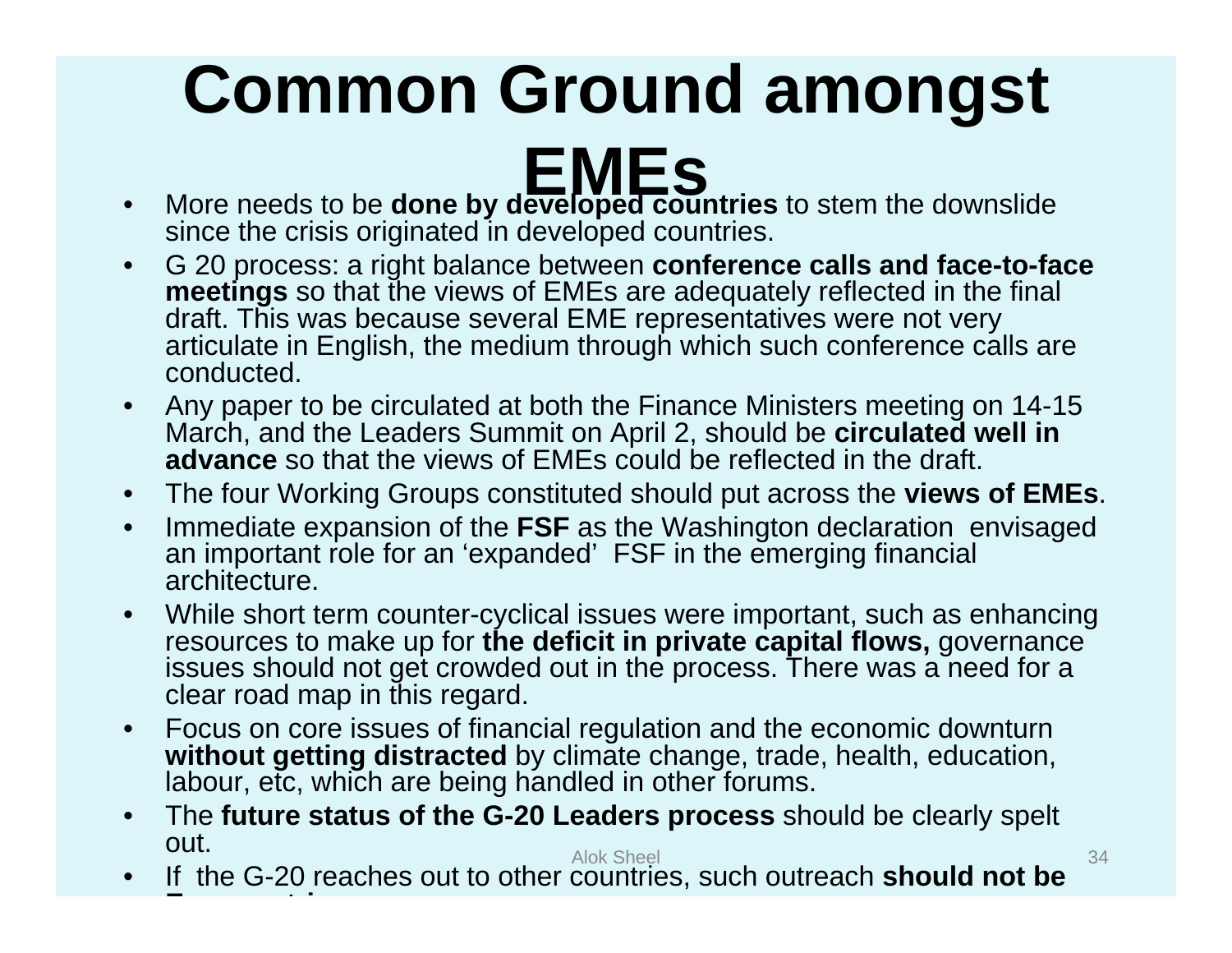### Billion Dollar Questions

- Is **unwinding of global imbalances**, and substantial domestic demand expansion in EMEs, a necessary condition for revival of growth?
- Is a **regulatory fix** and consequential revival of confidence in in the financial sector sufficient to stimulate the real economy?
- Is the era of **hyper growth** over, and is this providential from the sustainability Alok Sheel 35

i i također i također i također i također i također i također i također i također i također i također i takođe<br>Izvori